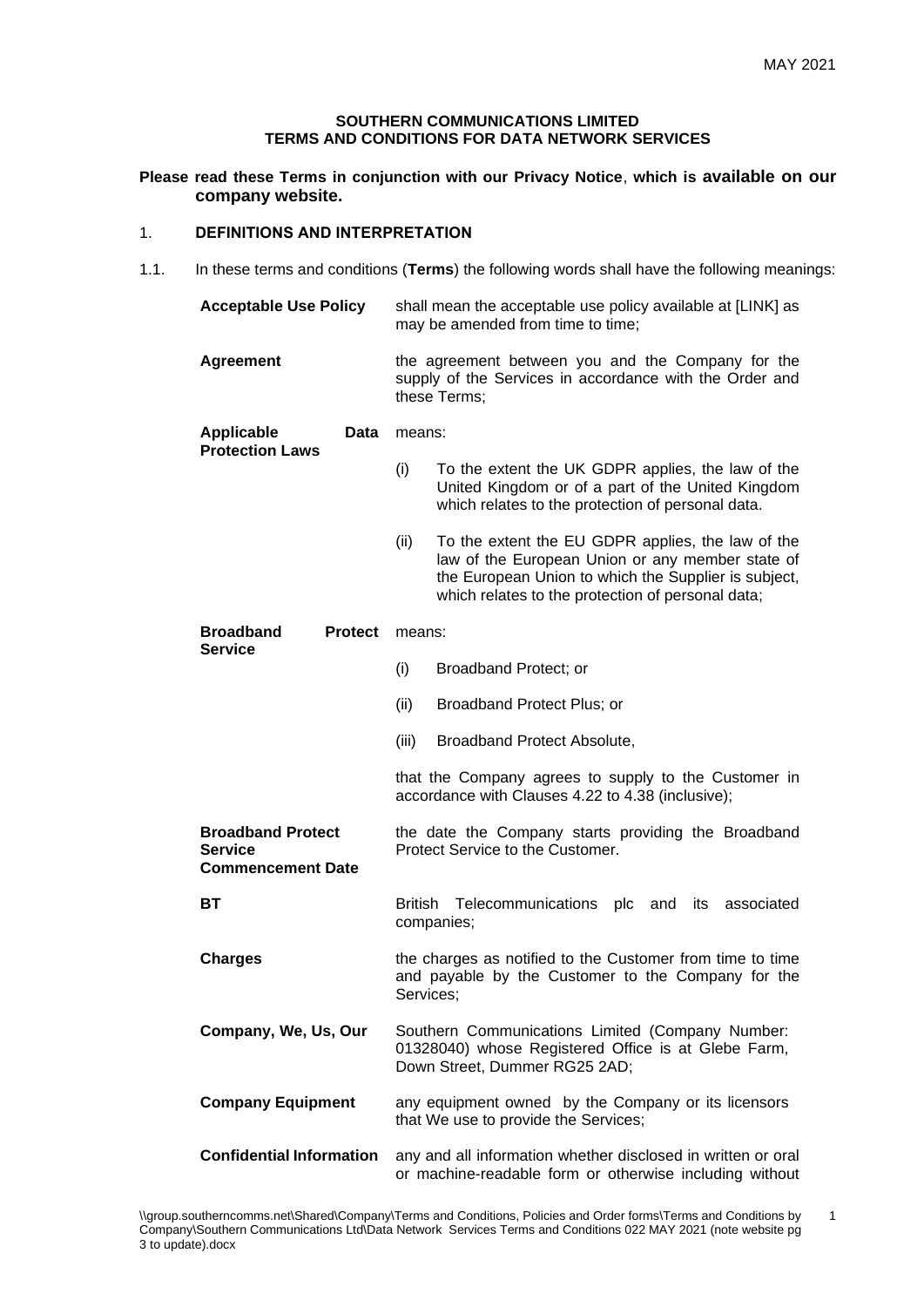limitation information relating to the Company's services, equipment, operations, know-how, trade secrets and information of commercial value;

- **Connection a** single connection of the Customer to the Services;
- **Customer, you** the individual, company, entity, organisation or business that purchases the Services from the Company;
- **Customer's Website** any website provided and which the Customer uses in connection with the Website Services;
- **Domain Name** such domain name as We may allocate to the Customer such allocation being subject to separate terms and conditions details of which can be obtained upon written request or by contacting the Company;
- **Early Termination Fee** means:
	- (i) all Charges that are accrued up to and including the date of termination; plus
	- (ii) an average per day value of the Charges accrued by the Customer in the three months prior to the date of termination chargeable each day from the date of termination until the date of expiry of the Minimum Term, Renewed Minimum Term or Subsequent Term (as the case may be); plus
	- (iii) the total amounts of all Exchange Line Rental Charges still remaining on the Minimum Term, Renewed Term or Subsequent Term (as the case may be) from the date of termination until the date of expiry of the Minimum Term, Renewed Minimum Term or Subsequent Term (as the case may be);
- **Equipment** any communications, equipment or SIM Card recommended and / or approved by the Supplier and/or third party operator as an essential part of providing the Services. This may include (without limitation) modem and router cables. It does not include leads, batteries or other accessories or equipment the Customer might purchase from any supplier the Supplier recommends or any alternative supplier;
- **ESTN** Ethernet Services Telephone Network;
- **EU GDPR** means the General Data Protection Regulation (*(EU) 2016/679*), as it has effect in EU law;
- **Excess Construction Charges** any Charge that We may apply for resources (including Equipment) required to provide a Service, or any aspect of a Service to a Site that exceeds the level of resources normally required to provide the applicable Service to a Site;
- **Exchange Line** any apparatus forming part of the System used by the Company to connect the Site to a telephone exchange to provide the Services;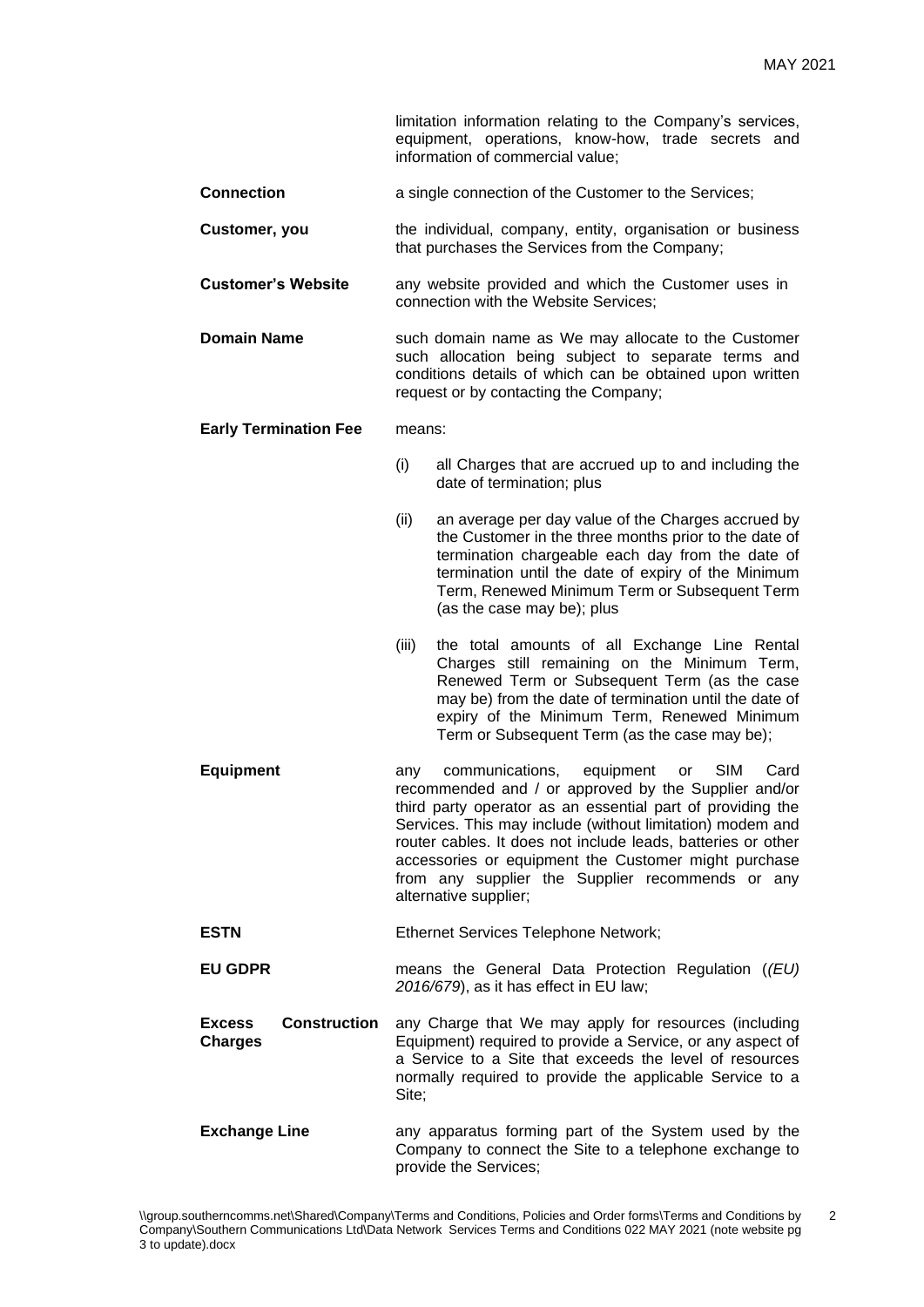| <b>IPR</b>                                         | patents, rights to inventions, copyright and related rights,<br>trade marks, business names and domain names, rights in<br>get-up, goodwill and the right to sue for passing off, rights<br>in designs, database rights, rights to use, and protect the<br>confidentiality of, confidential information (including know-<br>how), and all other intellectual property rights, in each case<br>whether registered or unregistered and including all<br>applications and rights to apply for and be granted,<br>renewals or extensions of, and rights to claim priority from,<br>such rights and all similar or equivalent rights or forms of<br>protection which subsist or will subsist now or in the future<br>in any part of the world; |  |
|----------------------------------------------------|-------------------------------------------------------------------------------------------------------------------------------------------------------------------------------------------------------------------------------------------------------------------------------------------------------------------------------------------------------------------------------------------------------------------------------------------------------------------------------------------------------------------------------------------------------------------------------------------------------------------------------------------------------------------------------------------------------------------------------------------|--|
| <b>Minimum Term</b>                                | means twelve (12) months (or such other minimum period<br>as is set out in the Order) from the Service Commencement<br>Date;                                                                                                                                                                                                                                                                                                                                                                                                                                                                                                                                                                                                              |  |
| <b>Mobile</b><br><b>Network</b><br><b>Services</b> | means the mobile network services used for the Broadband<br>Protect Absolute Service and provided by the Company<br>pursuant to Clauses 4.22 to 4.38 (inclusive);                                                                                                                                                                                                                                                                                                                                                                                                                                                                                                                                                                         |  |
| <b>MVNO</b>                                        | means Mobile Virtual Network Operator;                                                                                                                                                                                                                                                                                                                                                                                                                                                                                                                                                                                                                                                                                                    |  |
| <b>Network</b>                                     | the fixed line telecommunications network operated by a<br>Network Operator;                                                                                                                                                                                                                                                                                                                                                                                                                                                                                                                                                                                                                                                              |  |
| <b>Network Operator</b>                            | a network operator who operates a Network to which a line<br>is connected in accordance with an agreement between the<br>Network Operator and the Company;                                                                                                                                                                                                                                                                                                                                                                                                                                                                                                                                                                                |  |
| <b>OFCOM</b>                                       | the Office of Communications or other replacement<br>authority;                                                                                                                                                                                                                                                                                                                                                                                                                                                                                                                                                                                                                                                                           |  |
| Order                                              | the Customer's order for the Services;                                                                                                                                                                                                                                                                                                                                                                                                                                                                                                                                                                                                                                                                                                    |  |
| <b>Our Website</b>                                 | the website located at www.southern-comms.co.uk as<br>may be amended from time to time;                                                                                                                                                                                                                                                                                                                                                                                                                                                                                                                                                                                                                                                   |  |
| <b>Overage Charge</b>                              | means the charges for use of data in excess of any agreed<br>limit on the Services levied by the Company and as more<br>particularly detailed in the Service Plan;                                                                                                                                                                                                                                                                                                                                                                                                                                                                                                                                                                        |  |
| <b>Renewed Term</b>                                | the renewed term agreed with the Company in writing in<br>accordance with Clause 3.3;                                                                                                                                                                                                                                                                                                                                                                                                                                                                                                                                                                                                                                                     |  |
| Rental                                             | the monthly, quarterly or annual fee (including line rental,<br>equipment rental, and other rental) payable by the<br>Customer for the Services, as set out in the Order or as<br>otherwise notified by the Company;                                                                                                                                                                                                                                                                                                                                                                                                                                                                                                                      |  |
| <b>Service</b><br><b>Commencement Date</b>         | as defined in Clause 3.1;                                                                                                                                                                                                                                                                                                                                                                                                                                                                                                                                                                                                                                                                                                                 |  |
| <b>Service Operator</b>                            | means any mobile network operator.                                                                                                                                                                                                                                                                                                                                                                                                                                                                                                                                                                                                                                                                                                        |  |
| <b>Service Plan</b>                                | the monthly, quarterly or annual tariff which the Customer<br>selects at the time the Customer orders the Services;                                                                                                                                                                                                                                                                                                                                                                                                                                                                                                                                                                                                                       |  |
| <b>Services</b>                                    | the data services including but not limited to broadband,<br>FTTC, MPF, SMPF, ESTN, Ethernet First Mile and Ethernet                                                                                                                                                                                                                                                                                                                                                                                                                                                                                                                                                                                                                      |  |

3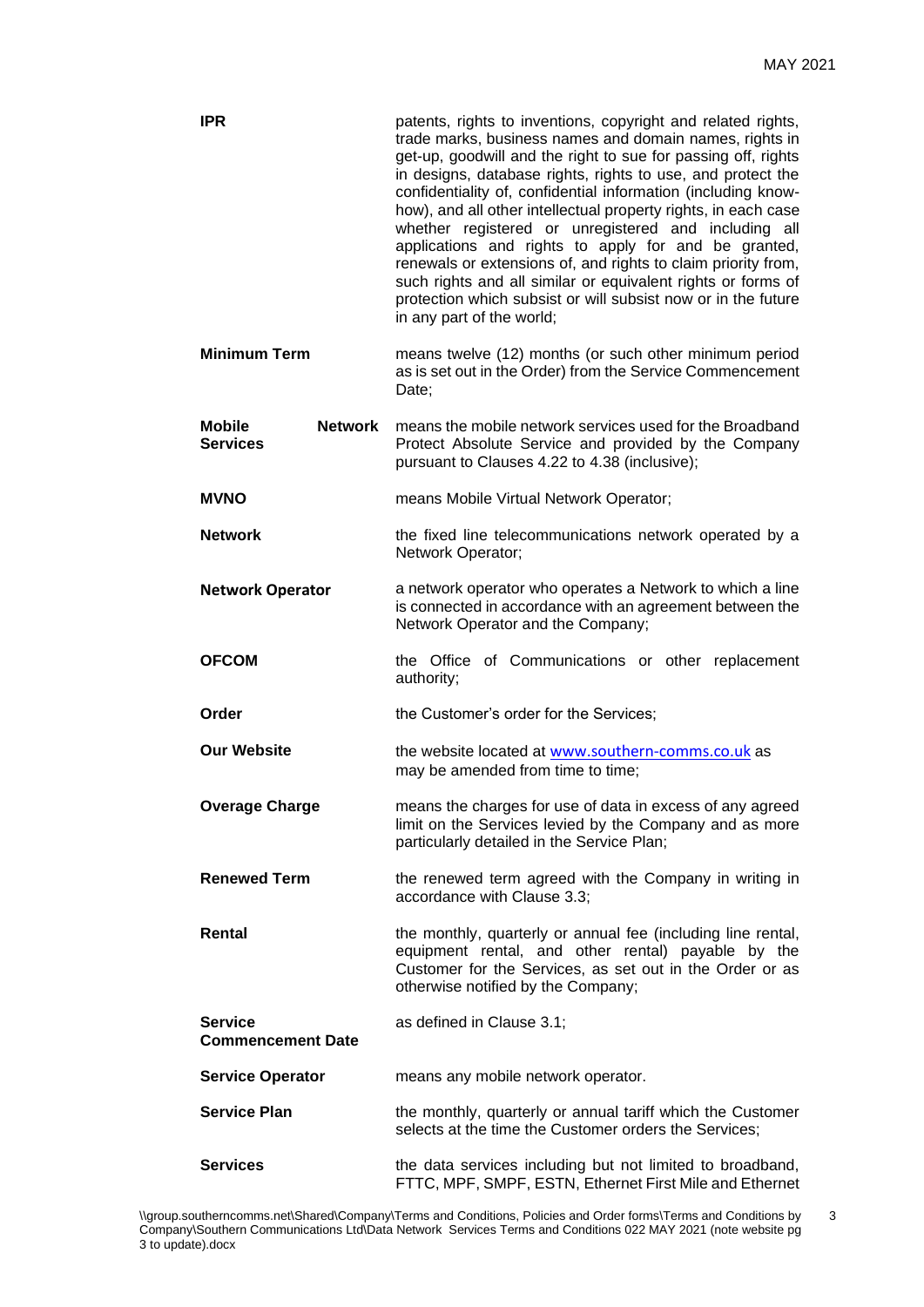as more fully set out in the Order and that the Company agrees to supply to the Customer;

- **SIM** means eUICC technology that can be embedded into devices or delivered as a traditional removeable SIM; **Site** the site(s) at which We shall provide the Services;
- **Subsequent Term** a minimum of twelve (12) months (or such other period set out in the Order);
- **System** the:
	- (i) Network; or
	- (ii) in the case of the mobile network services, the public telecommunications systems

that the Company makes available to the Customer or uses to provide the Services;

- **Transmission Speed** either the rate in Kbps or Mbps that data is transferred between the Equipment and the Service. The Transmission Speed available to the Customer will be affected by the operational and technical characteristics of the Customer's telephone line, the Network and the Customer's chosen Equipment;
- **UK GDPR** has the meaning given to it in section 3(10) (as supplemented by section 205(4)) of the Data Protection Act 2018;
- **Working Day** 09:00 to 17:00 Monday to Friday but excluding public holidays in the United Kingdom recognised by the Company.
- 1.2. **Construction**. In these Terms, the following rules apply:
	- 1.2.1. a **person** includes a natural person, corporate or unincorporated body (whether or not having separate legal personality).
	- 1.2.2. a reference to **writing** or **written** includes faxes and e-mails.
	- 1.2.3. a reference in these Terms to any provision of a statute shall be construed as a reference to that provision as amended, re-enacted or extended at the relevant time.
	- 1.2.4. headings in the Agreement shall not affect interpretation.

# 2. **ORDERS**

- 2.1. The Order constitutes an offer by the Customer to purchase the Services in accordance with these Terms.
- 2.2. No order placed by the Customer shall be accepted by the Company until the Order is accepted by the Company in writing or (if earlier) the Company provides the Services to the Customer at which point and on which date the Agreement shall come into existence and these Terms shall apply.
- 2.3. Subject to Clause 7.8, once an Order has been accepted by the Company, the Customer may not cancel an Order.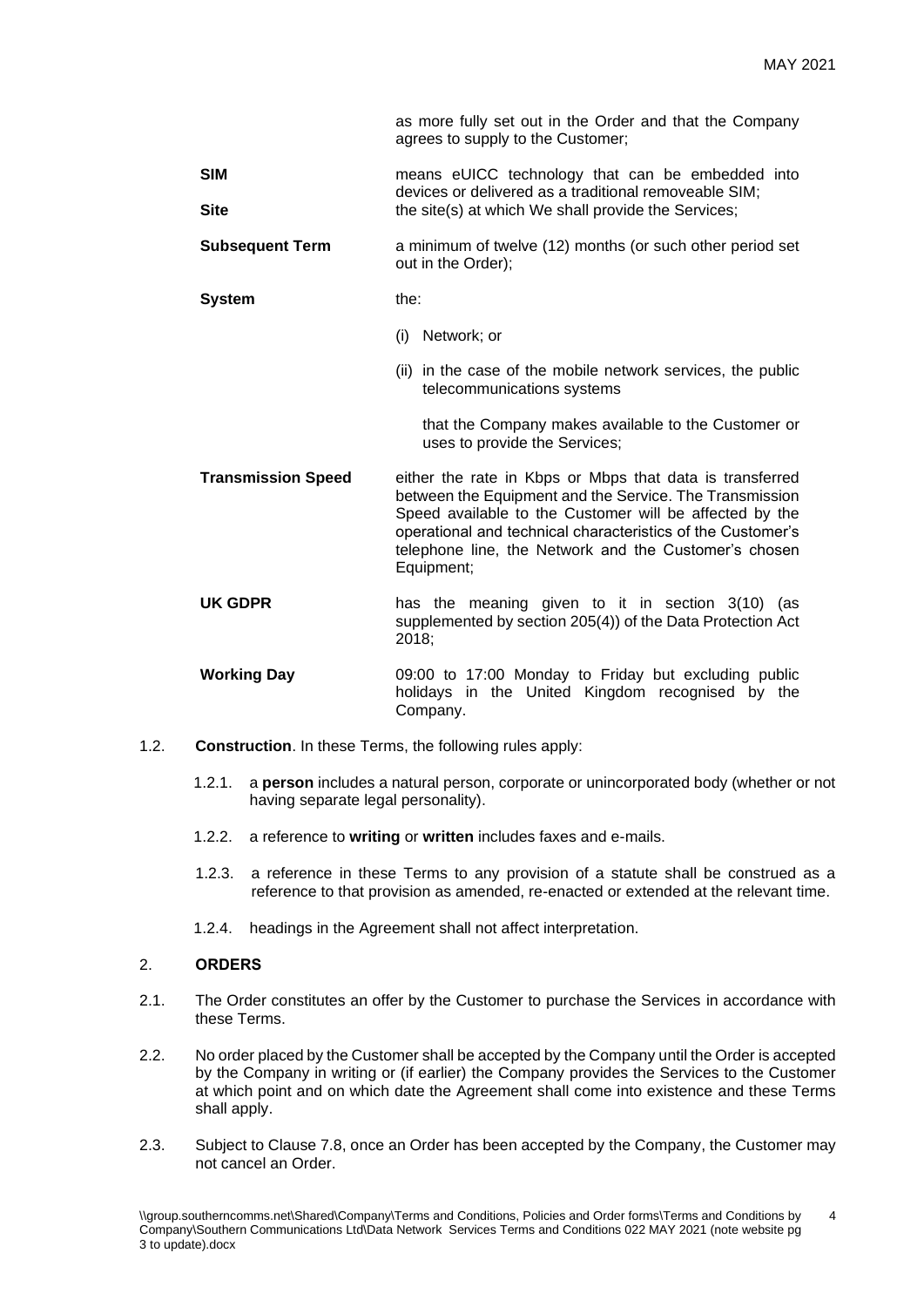- 2.4. We shall be under no obligation to provide the Services until acceptance of the relevant Order by the Company. We may accept or reject an Order at Our sole discretion.
- 2.5. Subject to Clause 2.6, the Agreement constitutes the entire agreement between the parties. The Customer acknowledges that it has not relied on any statement, promise, representation, assurance or warranty made or given by or on behalf of the Company which is not set out in the Agreement.
- 2.6. The Customer acknowledges and agrees that where the Order includes ESTN Services the Company Terms and Conditions for Calls and Lines, available on Our Website, shall apply to and form part of the Agreement.
- 2.7. These Terms apply to the Agreement to the exclusion of any other terms that the Customer seeks to impose or incorporate, or which are implied by trade, custom, practice or course of dealing.

#### 3. **MINIMUM TERM, SUBSEQUENT TERM, RENEWED TERM AND EARLY TERMINATION FEE**

- 3.1. Each Service shall commence on the applicable go live date (the **Service Commencement Date**) and we will supply each Service to the Customer from the Service Commencement Date for the Minimum Term and any Renewed Term or Subsequent Term in accordance with these Terms. The Service Commencement Date may vary and the Minimum Term and any Renewed Term or Subsequent Term in accordance with these Terms will apply to each individual Service.
- 3.2. The Customer acknowledges that it has limited rights to terminate the Agreement during the Minimum Term, Renewed Term or Subsequent Term (as the case may be). These rights are set out in Clause 9.
- 3.3. If the Customer terminates the Agreement before the expiry of the Minimum Term, Renewed Term or Subsequent Term, the Customer shall pay any applicable Early Termination Fee.

## 4. **THE SERVICES**

- 4.1. In order for the Company to enable the Customer to use the Services the Customer agrees to comply with the following:
	- 4.1.1. the Customer must have an existing BT or any other non-cable network telephone line;
	- 4.1.2. the Customer must have a personal computer of minimum specification;
	- 4.1.3. the Customer must have compatible cables and extension leads between any communications equipment and telephone socket; and
	- 4.1.4. the Company's provision of the Services is subject to testing to the Company's satisfaction of the Customer's telephone line to ensure that broadband is available in the Customer's area and can be activated. If any installation work is needed at the Customer's Site before the Company is able to provide the Services, the Customer must arrange this through an authorised third party or by the Company at the Customer's own cost.
- 4.2. In certain limited circumstances, in addition to any express restrictions set out in any relevant handbook for the Services, the Customer accepts that:
	- 4.2.1. We may not be able to set up the Services for technical reasons beyond the Company's control;
	- 4.2.2. some limitations within the Network may not become apparent through no fault of the Company until after the Service has been installed and working for some time; and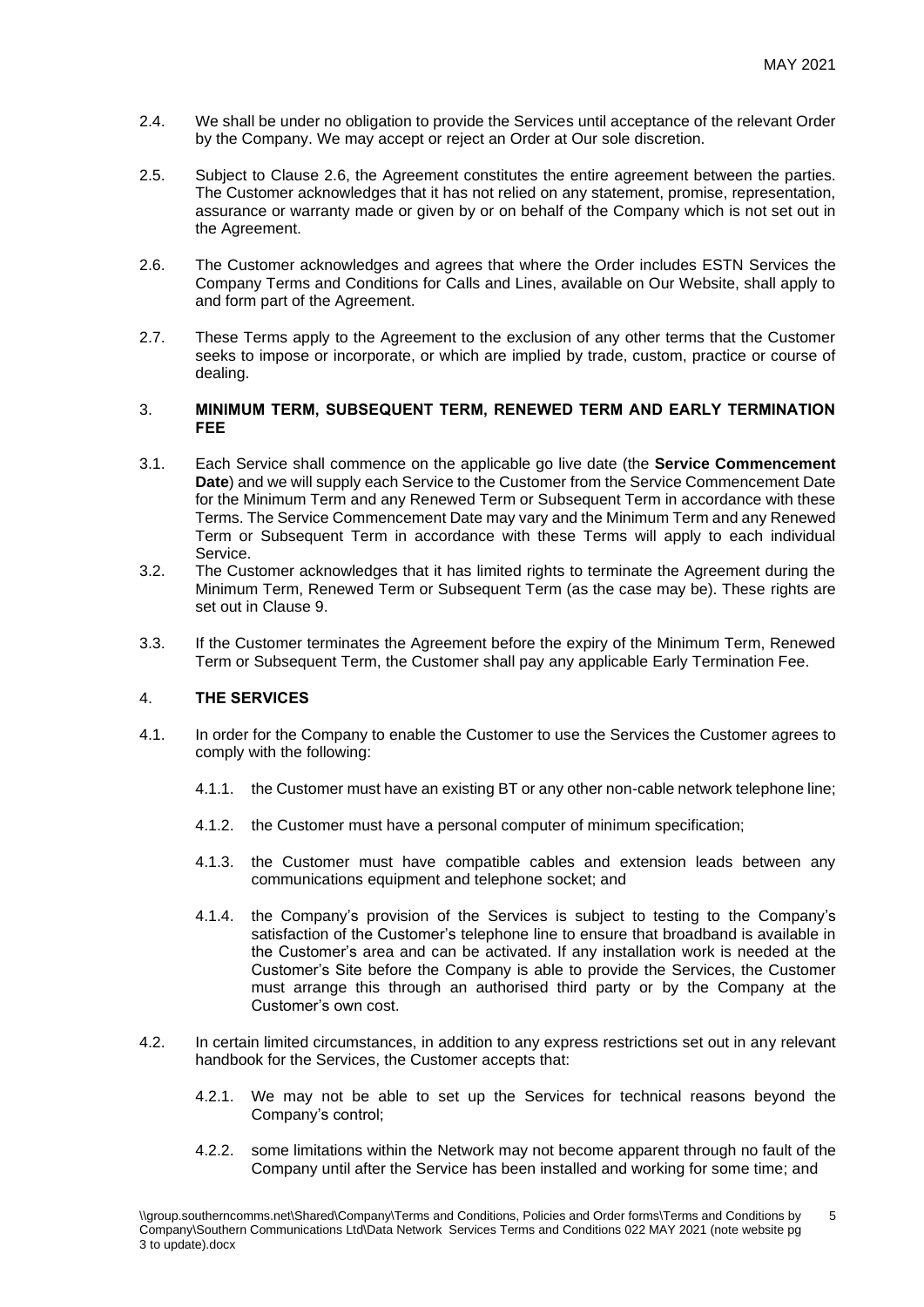4.2.3. there may be geographical limitations that may affect or prevent installation of a Service.

The Customer accepts that provision of the Services is subject to these potential limitations. In such circumstances, We will notify the Customer as soon as possible and the Service may have to be withdrawn. Where the Services are withdrawn, We will provide the Customer with a refund of any advance Charges that the Customer has already paid to the Company for such withdrawn Services.

- 4.3. Use of the internet is subject to the Customer's own risk and subject to any applicable laws.
- 4.4. Upon activation of the Services the Customer accepts that the Customer may experience a temporary loss of the Customer's existing line.
- 4.5. In the event that the Customer wishes to port an existing URL which the Customer wishes to use in connection with the Services, the Customer agrees and understands there may be downtime associated with this process and the Company is not responsible for any costs or consequence of delay arising in connection with any such downtime, provided always that the Company reserves the right to reject such porting request at its sole discretion.
- 4.6. We may reject or remove names that the Company believes may infringe someone else's trade mark or other intellectual property rights or which the Company considers is offensive, abusive, defamatory or obscene.
- 4.7. The Customer may be allocated a username and password in order to access the Services. The Customer shall keep such username and password confidential and shall take all necessary steps to ensure their confidentiality and that they are not disclosed to any unauthorised third parties. The Customer will:
	- 4.7.1. inform the Company if the Customer becomes aware of or suspects any unauthorised use of the Customer's username and password and agrees to take all necessary steps (or such steps as may be requested by the Company) to prevent such use; and
	- 4.7.2. indemnify the Company for any loss, costs, expenses or damages that We may suffer as a result of a breach of this Clause 4.7.
- 4.8. To ensure that the Services remain secure, the Customer must not change or attempt to change a username without the Company's written permission.
- 4.9. If the Customer moves and wishes to access the Services at their new site then:
	- 4.9.1. the Customer will be required to set up a new account for such new site by contacting the Company in writing;
	- 4.9.2. the Customer shall provide the Company with proof of its new address. If the Customer does not, its existing account will not be terminated and the Customer will be liable for any Charges that remain due on that account;
	- 4.9.3. the Customer will pay the administration fee for setting up a new account when the Customer moves;
	- 4.9.4. if any the Company Equipment is lost or damaged when the Customer moves address the Customer will indemnify the Company in respect of, all costs, expenses and liabilities that the Company incurs as a result of any loss of or damage to the Equipment, unless directly caused by the Company.
- 4.10. When the Customer has moved address and notified the Company in accordance with Clause 4.9, a telephone line test will need to be carried out. If it is not possible to connect the Customer, the Customer may terminate the Agreement provided: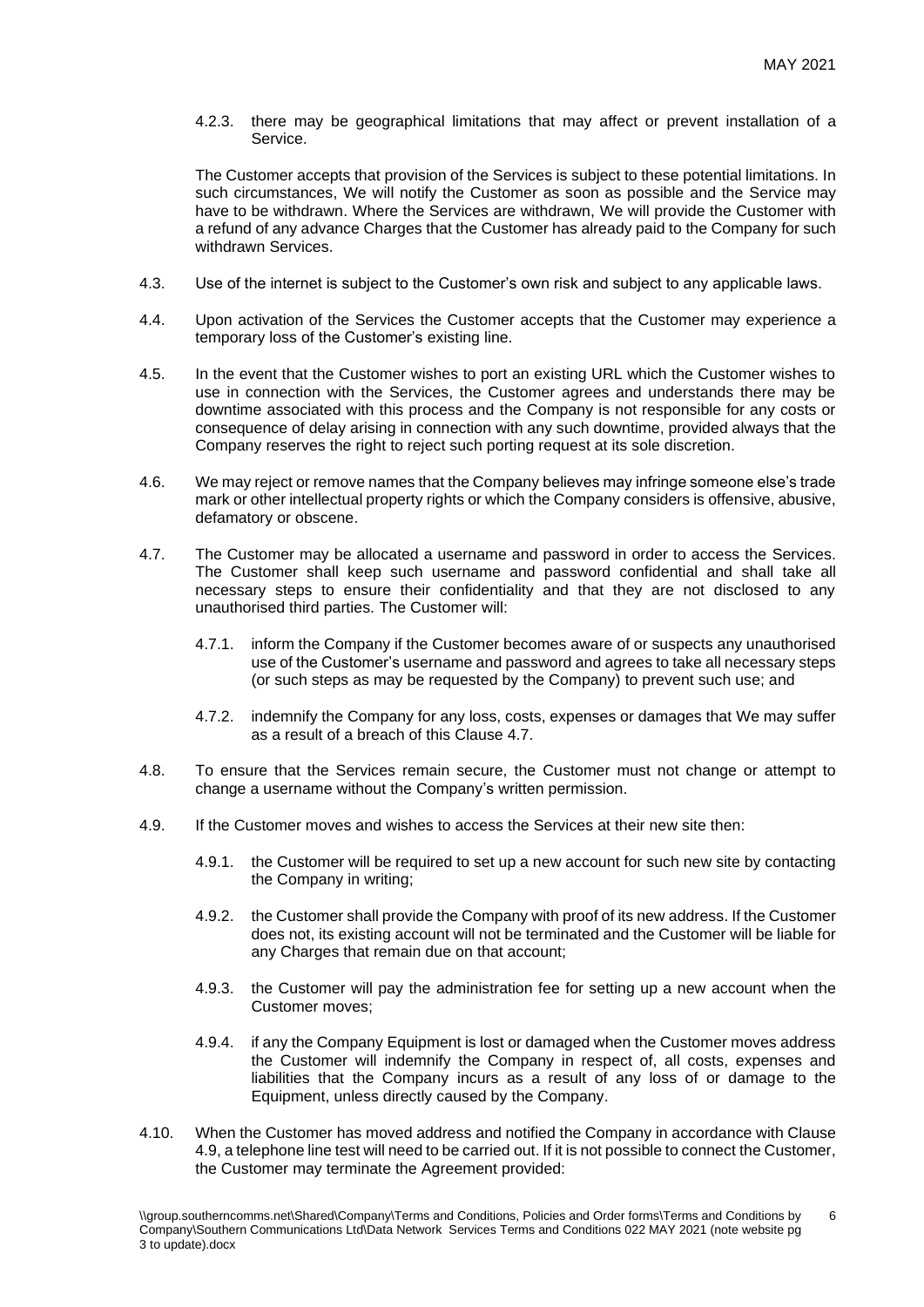- 4.10.1. it is no earlier than the date the Customer actually moves;
- 4.10.2. the Customer gives the Company ten (10) days' notice in writing; and

4.10.3. the Customer sends to the Company proof of the Customer's change of address.

Any Charges due in respect of the Customer's existing account to the date of cancellation will remain payable.

- 4.11. Where the Company connect the Customer at the Customer's new address, We will use reasonable endeavours to ensure that the Customer's connection is at the same Transmission Speed as that at the Customer's old address prior to the Customer's move. However, if it is not possible, We will connect the Customer at the Transmission Speed the Company determines is available and possible.
- 4.12. As part of the Services the Customer may set up the Customer's Website(s). Domain Names are subject to availability and the Company cannot guarantee the availability of any specific domain name. The Customer shall ensure that the Customer saves the Customer's e-mails in the event that the Customer's e-mail storage is approaching its limit. Only one free Domain Name may be allocated to the Customer during the term of the Agreement at no additional cost; any additional Domain Names will be charged at the Company's then current rate.
- 4.13. Where the Company provides the Customer with one or more e-mail addresses and storage as part of providing the Services the Customer acknowledge that such e-mail addresses are not the Customer's property and that the Company is entitled to alter them in its sole discretion. We will only change the Customer's e-mail addresses where reasonably necessary after providing the Customer with reasonable notice of such change.
- 4.14. The number of e-mail addresses and the amount of e-mail storage that the Company provides to the Customer will depend on the Service Plan the Customer subscribes to.
- 4.15. The Customer acknowledges that the Customer has no right to sell (or to agree to transfer) or dispose of in any way, any e-mail addresses or Domain Name provided to the Customer by the Company.
- 4.16. If the Company receives a complaint about the Customer's Website We may suspend it immediately without notifying the Customer beforehand. We may ask the Customer to either agree with the person making the complaint that the material can remain or can be altered or ask the Customer to agree to remove it permanently. However, if the Company believes that the material on the Customer's Website is sufficiently harmful, unlawful or offensive, is illegal or the Company receives further complaints about the Customer's Website after the Company has already issued the Customer with a warning, We may end the Agreement without further notice to the Customer. In such circumstances We will be under no obligation to provide the Customer with any refund.
- 4.17. If the Company supplies or provides any third party software to the Customer pursuant to the Agreement, then such software shall be supplied or provided subject to the standard terms and conditions of the proprietor of such software at the time of supply or provision, provided such terms and such conditions are not inconsistent with the Customer's rights under this Agreement. The Customer undertakes to:
	- 4.17.1. use such software strictly in accordance with such terms and conditions, which have been provided to it by the Company;
	- 4.17.2. enter into any licence or agreement reasonably required by the owner of any intellectual property rights in any software supplied to the Customer for the purpose of accessing the Services.
- 4.18. The Customer acknowledges that as part of the Customer's Order to receive and enjoy the full benefit of the Services some minor modifications may need to be made to the Customer's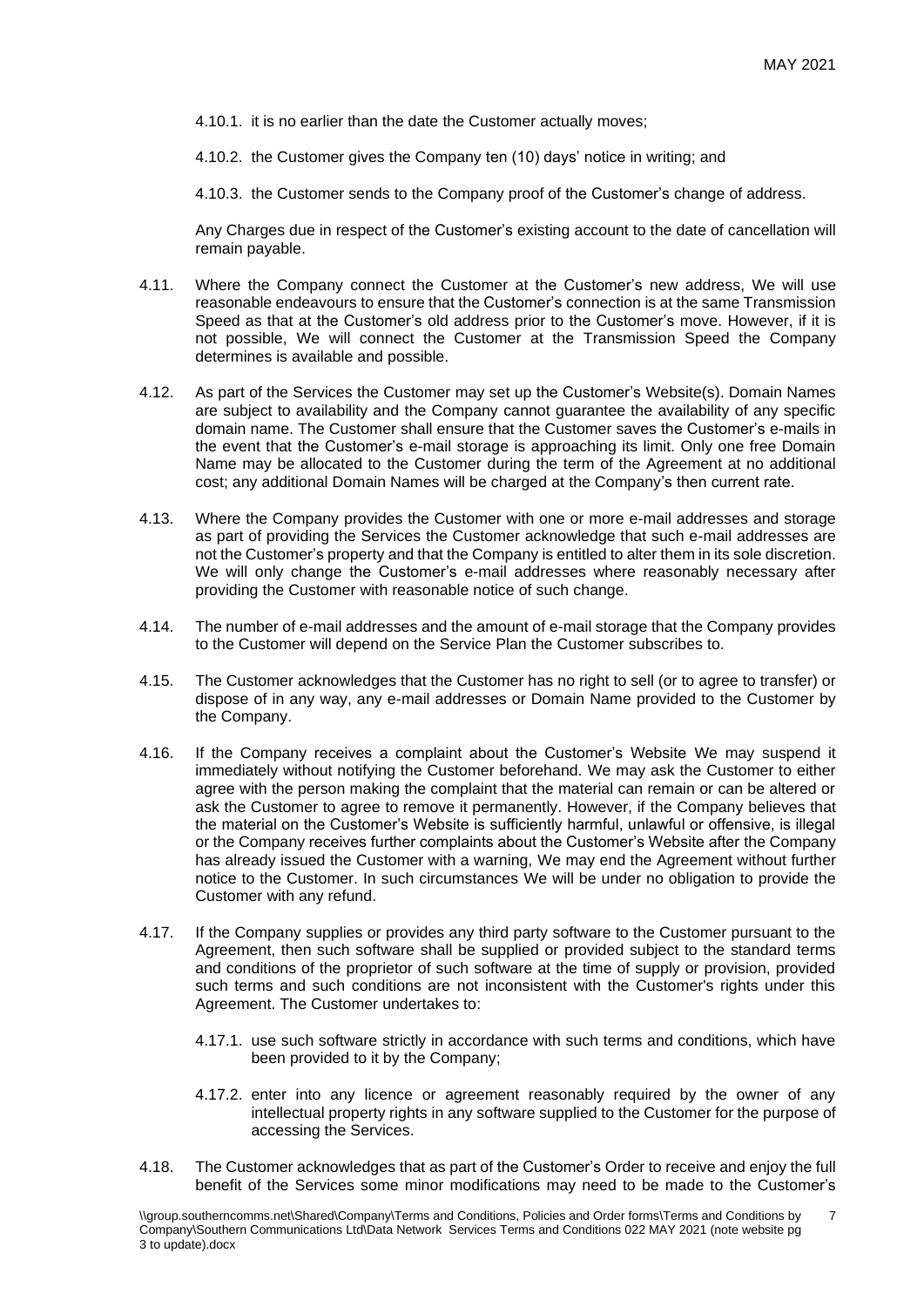computer. It is the Customer's responsibility to ensure that such modifications do not invalidate the terms of any warranty that the Customer may have concerning the Customer's computer. We will not be liable for any claim that the Customer's warranty has been invalidated (if applicable) as a result of work carried out by the Customer, the Company, or the Company's agents in order to make the Customer's computer operate with the Services.

- 4.19. It is the Customer's responsibility to ensure the compatibility of the Services with the Customer's personal computer; any hardware, software or any other equipment or services.
- 4.20. The Customer recognises that the Services may from time to time be adversely affected by failure of a server or other external causes and may fail or require maintenance without notice. The Customer further acknowledges that We will have no liability for failure of the Services unless and to the extent caused by the Company's negligence or fraudulent misrepresentation.

## **ROUTER**

4.21. The Customer acknowledges that the Company is not responsible for any broadband router that has not been provided by the Company or the configuration of that device and that any fault diagnosis on the broadband circuit will only be carried out with the test router supplied by the Company for that purpose. The Customer also acknowledges that it is the Customer's responsibility to provide full assistance during that testing and that failure to provide such assistance that results in an inability for the Company to correctly troubleshoot the fault will be the sole responsibility of the Customer and We will not be liable for any claim resulting due to loss of, or a poor speed Services.

## **BROADBAND PROTECT SERVICE**

- 4.22. Where, as part of the Services, you have ordered and we agree to provide the Broadband Protect Service, Clause 4.22 to Clause 4.44 (inclusive) shall apply.
- 4.23. In relation to the Broadband Protect Service:

4.23.1. The Company offers three levels of Broadband Protect Service:

- 4.23.1.1. Broadband Protect; or
- 4.23.1.2. Broadband Protect Plus; or
- 4.23.1.3. Broadband Protect Absolute;

The service options applicable to each level are set out in Schedule 2.

- 4.24. Where requested, We shall provide the Broadband Protect Service from the Broadband Protect Service Commencement Date.
- 4.25. The:
	- 4.25.1. **Broadband Protect** will, where requested, be provided free of charge for the first 3 months from the Broadband Protect Service Commencement Date. Upon expiry of the initial 3 months, unless and until terminated in accordance with Clause 4.27.3, the Company shall automatically continue to provide Broadband Protect and the charges per broadband connection (as set out on our website from time to time or as notified to you in writing) shall apply.
	- 4.25.2. **Broadband Protect Plus** will, where requested, be provided from the Broadband Protect Service Commencement Date until terminated in accordance with Clause 4.27.3. The charges per broadband connection (as set out on our website from time to time or as notified to you in writing) shall apply from the Broadband Protect Service Commencement Date.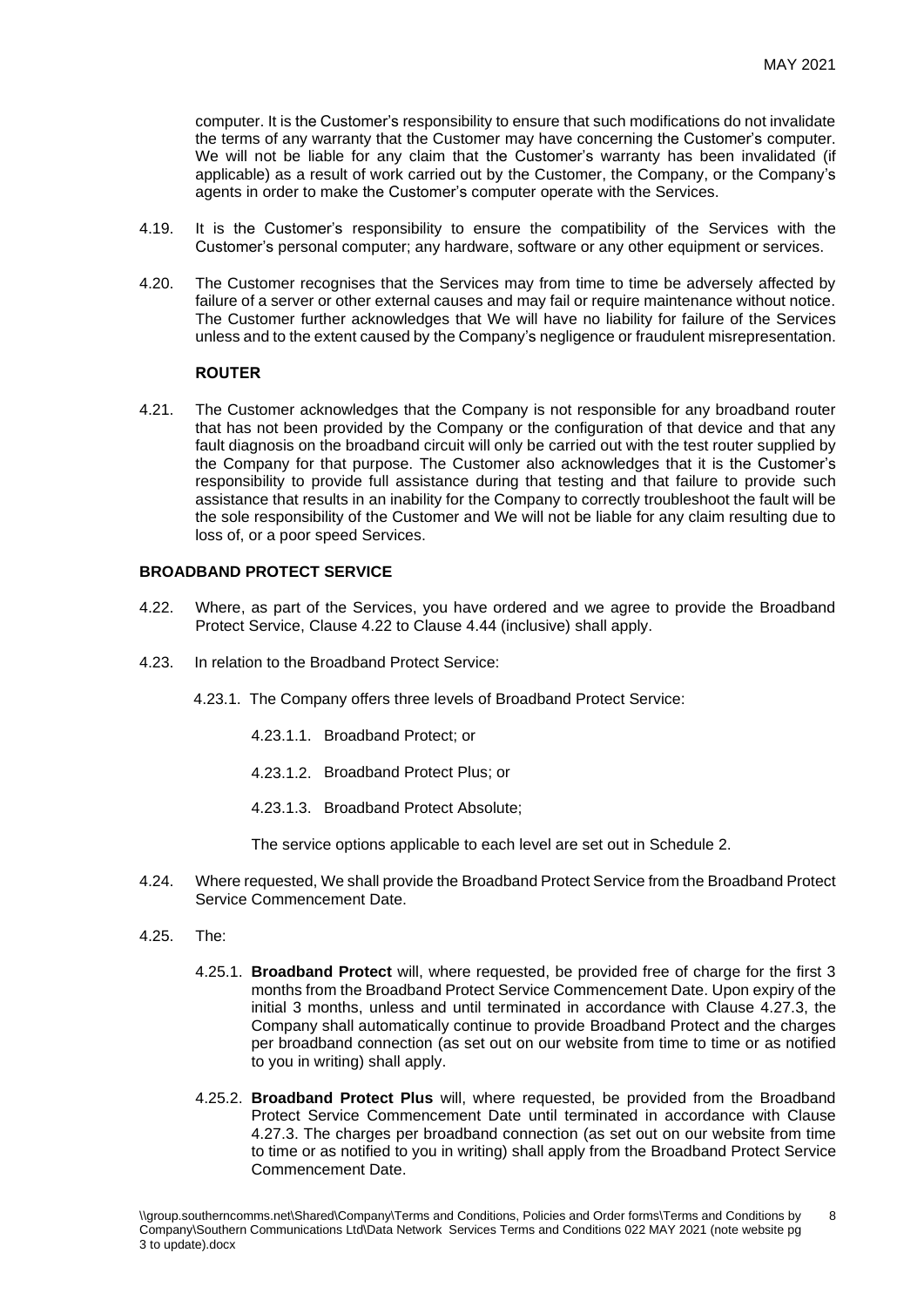- 4.25.3. **Broadband Protect Absolute** will, where requested, be provided from the Broadband Protect Service Commencement Date for the minimum term (**Broadband Protect Absolute Minimum Term**). The charges per broadband connection (as set out on our website from time to time or as notified to you in writing) shall apply from the Broadband Protect Service Commencement Date.
- 4.26. The Customer:
	- 4.26.1. acknowledges that:
		- 4.26.1.1. it has limited rights to terminate the Broadband Protect Absolute services during the Broadband Protect Absolute Minimum Term;
		- 4.26.1.2. it may not terminate the Broadband Protect Absolute services during the Broadband Protect Absolute Minimum Term. If the Customer terminates the Broadband Protect Absolute services before the expiry of the Broadband Protect Absolute Minimum Term, the Customer shall pay the amounts of all Broadband Protect Absolute charges still remaining on the Minimum Term, Renewed Term or Subsequent Term (as the case may be) from the date of termination until the date of expiry of the Minimum Term, Renewed Minimum Term or Subsequent Term (as the case may be) (the **Broadband Protect Absolute Early Termination Charge**);
		- 4.26.1.3. it may not downgrade Broadband Protect Absolute service option level during the Broadband Protect Absolute Minimum Term.
- 4.27. The Customer:
	- 4.27.1. may downgrade from the Broadband Protect Plus service option level to the Broadband Protect service option level at any time by giving the Company three (3) months prior written notice in writing;
	- 4.27.2. may cancel
		- 4.27.2.1. Broadband Protect; or
		- 4.27.2.2. Broadband Protect Plus,

at any time by giving three (3) months prior written notice to the Company and without payment of any Broadband Protect Absolute Early Termination Charge.

- 4.28. Subject to Clause 4.24 to Clause 4.44 (inclusive), We will use reasonable endeavours to make the Mobile Networks Services used for the Broadband Protect Absolute Service available to you during the term of the agreement
- 4.29. We shall be entitled, at our absolute discretion to transfer you to another Service Operator, provided that the transfer does not result in you incurring any additional costs. Wherever practicable, We shall give you fourteen (14) days written notice of such changes prior to their being made.
- 4.30. You acknowledge and agree that the Mobile Networks Services used for the Broadband Protect Absolute Service depend on the availability of the System, which may from time to time, by their very nature, be adversely affected by physical features, atmospheric conditions and other causes of interference and that accordingly the Systems may fail or require maintenance without notice.

## **Acceptable Use Policy and Fair Usage**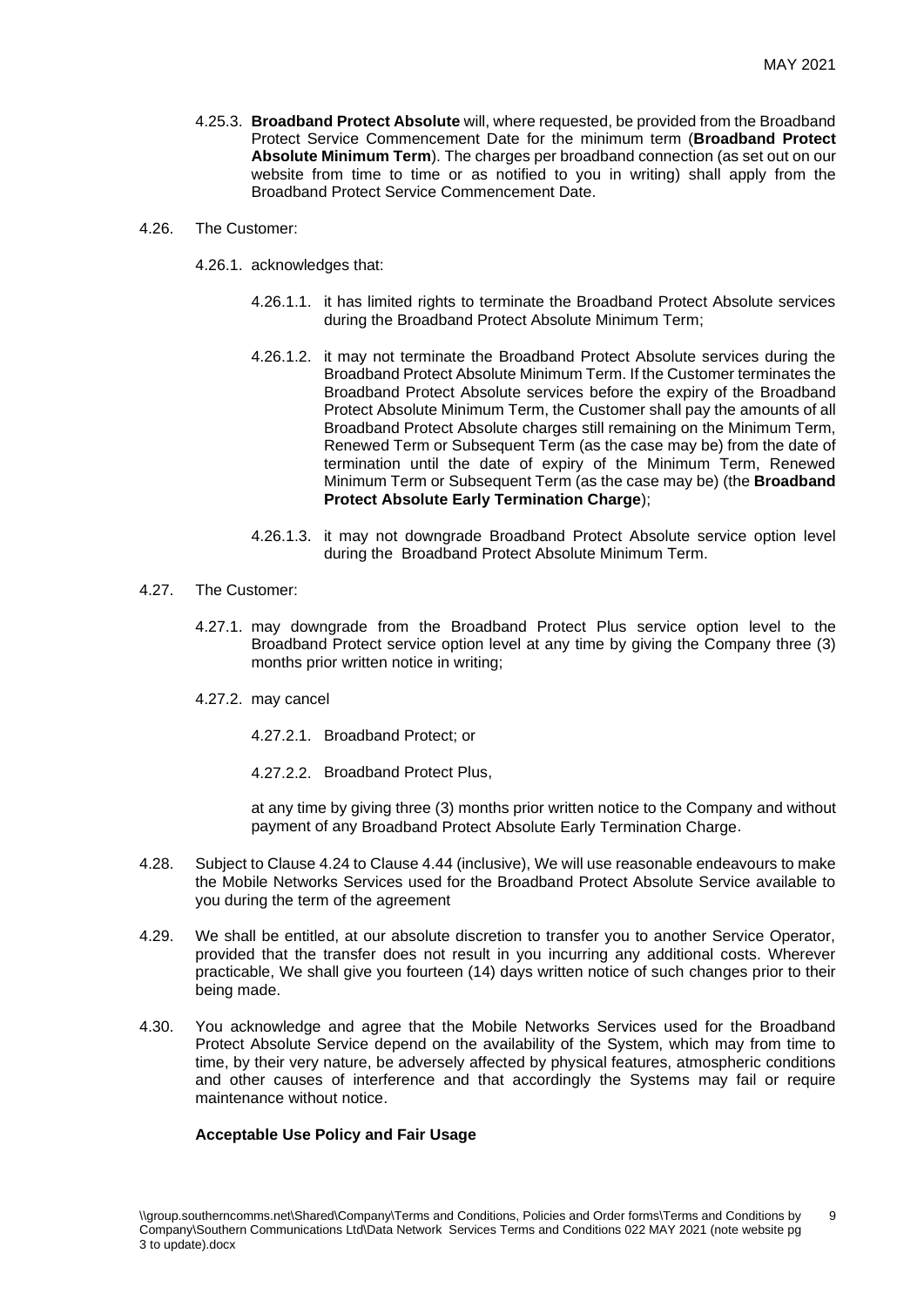- 4.31. You shall comply at all times with the Acceptable Use Policy for the Broadband Protect Service in effect from time to time.
- 4.32. The Customer acknowledges and agrees that the Mobile Network Services used for the Broadband Protect Absolute Service:
	- 4.32.1. is a backup service only; and
	- 4.32.2. includes up to a maximum of 2Gb usage per month.

Where, in any month, usage exceeds 2Gb and, in our reasonable opinion, such excess usage is unreasonable and / or is not due to your broadband Service being unavailable, the Company reserves the right to:

- 4.32.3. charge you for any usage in excess of 2Gb per month at a rate of £10 per month or our then current excess usage charge; and / or
- 4.32.4. limit, restrict, suspend or terminate the Mobile Network Services used for the Broadband Protect Absolute Service, without prior notice, if the limit continues to be exceeded after notification to you.

## **SERVICE LEVELS**

- 4.33. We will aim to offer the Broadband Protect Service continuous and fault free. However, you acknowledge that the Mobile Network Services used for the Broadband Protect Absolute Service may be suspended in the following situations:
	- 4.33.1. the Mobile Network Services used for the Broadband Protect Absolute Service are being updated, under maintenance, improved and/or altered;
	- 4.33.2. the Mobile Network Services used for the Broadband Protect Absolute Service are being repaired after a malfunction, fault or damage;
	- 4.33.3. the Third-Party Service Providers are suspending the services supplied to the Company;
	- 4.33.4. any government body, authority or regulatory organisation requires the suspension of the Mobile Network Services used for the Broadband Protect Absolute Service;
	- 4.33.5. an emergency arises or the Company has to take any other action that it reasonably considers necessary as a prudent provider of the Mobile Network Services used for the Broadband Protect Absolute Service;
	- 4.33.6. the Company deals with an actual or suspected security breach, virus and/or any misuse.
- 4.34. Whenever possible, We will send a notice to you twenty-four (24) hours prior to any suspension of the Mobile Network Services used for the Broadband Protect Absolute Service.
- 4.35. The MVNO has an overall service availability of 99.9% and is measured annually, with the exception of the suspension of Mobile Network Services used for the Broadband Protect Absolute Service that have been previously notified to you.
- 4.36. We may at any time immediately suspend all or part of the services we provide until further notice without incurring any liability:
	- 4.36.1. if We are obliged to comply with an order, instruction or request of Government, or emergency services organisation, or other competent administrative authority;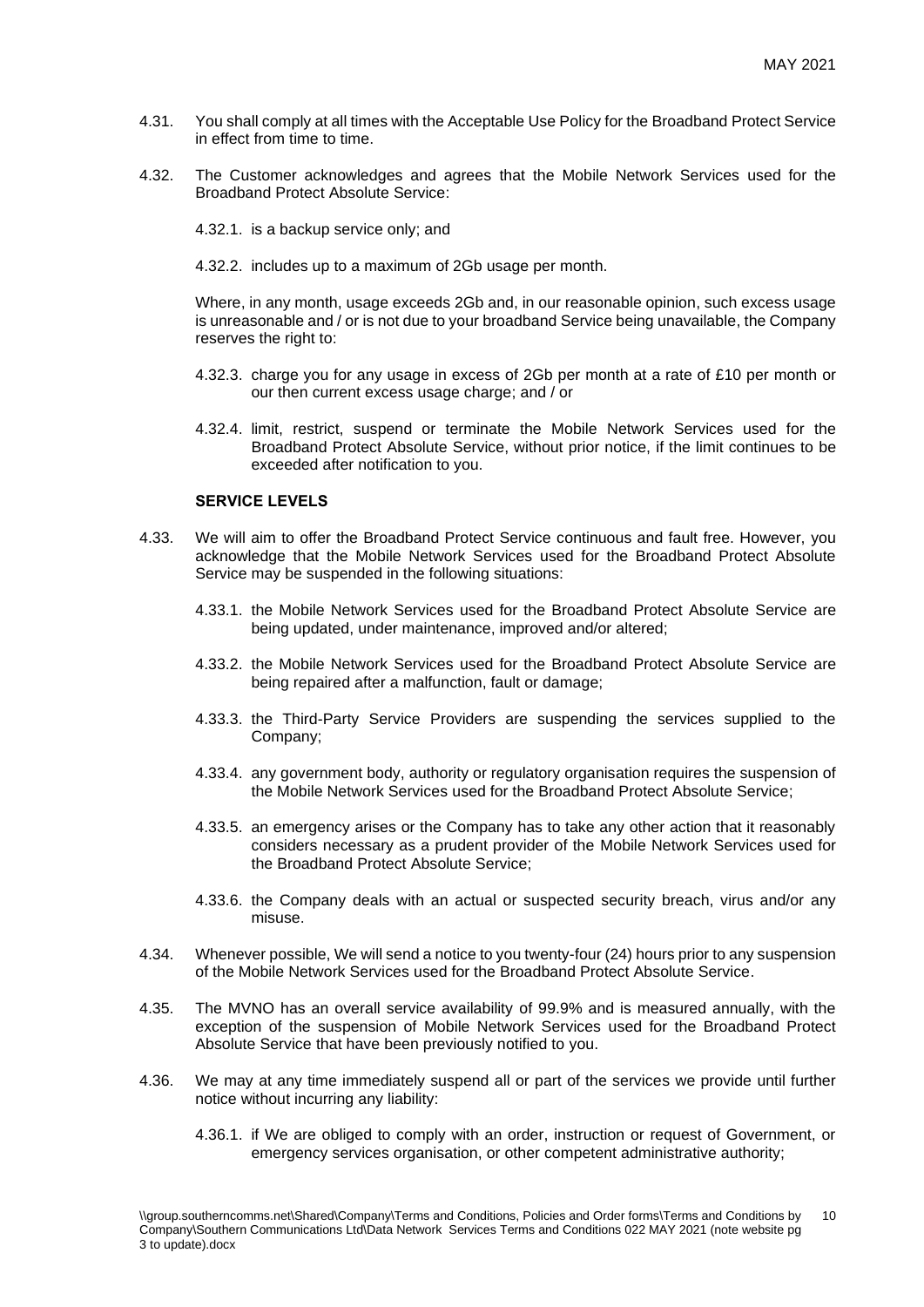- 4.36.2. if We need to carry out work related to exceptional upgrading or maintenance of our facilities where those facilities must cease operation at or about the time of such upgrade or maintenance;
- 4.36.3. in order to prevent damage or degradation of network integrity which may be caused by whichever reason;
- 4.36.4. for a violation of the Acceptable Use Policy or for other behaviour that in the Company's reasonable discretion may be deemed to be illegal;
- 4.36.5. in order to protect the Company, at its sole discretion, from legal liability which relates to a breach of obligation and/or warranties by the Customer;
- 4.36.6. if:
	- 4.36.6.1. we are unable to access the Site at the times notified to and / or agreed with the Customer;
	- 4.36.6.2. if the Customer is unable to provide a suitable and safe working environment for the Company at the Site; or
	- 4.36.6.3. the Customer does not allow engineering access to a Site to resolve a fault; or
- 4.36.7. in case of notifications or signs of fraud or abuse of service.
- 4.37. We shall not have any liability to the Customer in connection with any services provided by an overseas network, third party provider or premium rate provider.

#### **FRAUD AND SECURITY**

- 4.38. You must ensure that all usernames, passwords and/or PINs used by you and/or your personnel and/or users in connection with the Equipment and/or Mobile Network Services used for the Broadband Protect Absolute Service are kept confidential and are only used by authorised users. You must inform the Company immediately if you know or suspect (or ought reasonably to know or suspect) that a username, password or PIN has been disclosed to an unauthorised user or is being used in an unauthorised way. You will not change or attempt to change a username without our prior written consent.
- 4.39. We reserve the right (at our sole discretion):
	- 4.39.1. to suspend usernames and password access to the Mobile Network Services used for the Broadband Protect Absolute Service if at any time we believe that there has been or is likely to be a breach of security; and
	- 4.39.2. to ask you to (in which case, you shall) change any or all of the passwords you use in connection with the Mobile Network Services used for the Broadband Protect Absolute Service.
- 4.40. You acknowledge and agree that the Mobile Network Services used for the Broadband Protect Absolute Service are not guaranteed to be secure and We do not guarantee the prevention or detection of any unauthorised attempts to access the Mobile Network Services used for the Broadband Protect Absolute Service.
- 4.41. You acknowledge and agree that we have no control of your equipment configuration, voice mail security or other feature services enabled.
- 4.42. We shall not be responsible for Charges or other charges resulting from fraudulent and/or unauthorised use of the Equipment or Mobile Network Services used for the Broadband Protect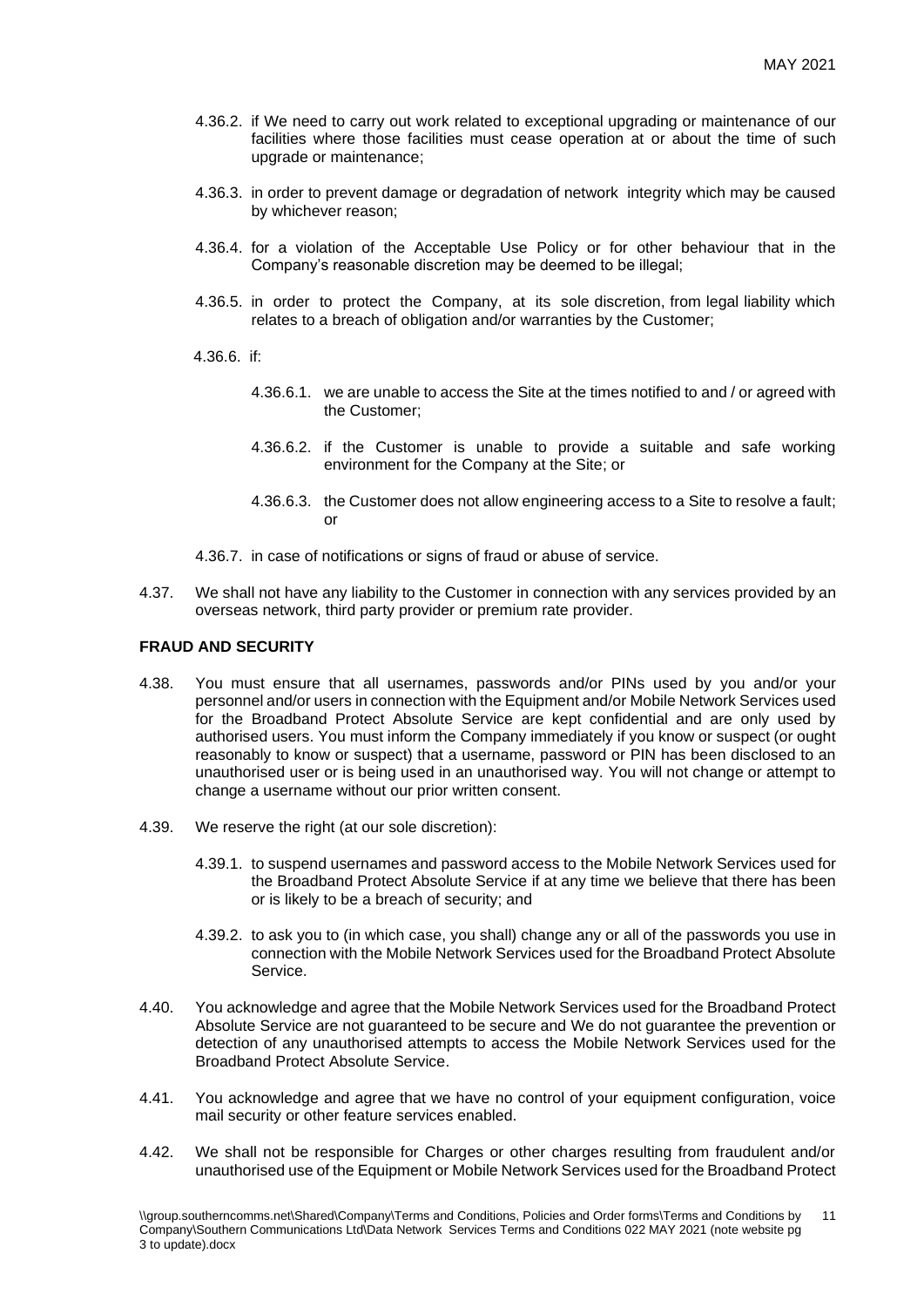Absolute Service by you, your employees or any third parties and you agree to pay all additional charges related to such fraudulent and/or unauthorised use. It is your responsibility to verify with your equipment provider that all necessary steps to combat fraudulent and/or unauthorised use have been taken.

4.43. Any assistance We give in relation to fraudulent and/or authorised use by you or any third parties (or the prevention of such use) will be on an endeavours basis only and no liability can be accepted by the Company for any loss sustained by you via fraudulent and/or unauthorised means that are beyond the Company's reasonable control (save for any fraud and/or authorised use by an employee of the Company acting in that capacity).

#### 4.44. **Network Performance –Service Levels\_Broadband Protect Services**

#### 4.44.1. Packet Loss

- 4.44.1.1. The Company's packet success goal is based on the successful delivery of packets through the Network. Unsuccessful packets are deemed to be those dropped due to transmission errors or router overload.
- 4.44.1.2. The Company's packet success target Mobile Network Services used for the Broadband Protect Absolute Services Service Level is successful delivery of packets will meet or exceed 99% between the Network POPs and associated Service Provider POPs
- 4.44.1.3. The measurement consists of 50 100-byte pings sent every 15 minutes. A daily average will be calculated using these 96 samples. The daily measurements will be averaged to calculate a monthly average.

#### 4.44.2. Latency

- 4.44.2.1. The Company's Latency target Mobile Network Services used for the Broadband Protect Absolute Service Service Level is based on an average round-trip transmission between the Network POPs and the associated Service Provider POPs. Latency shall be measured by the Company averaging sample measurements taken during a calendar month between such backbone POPs.
- 4.44.2.2. Latency of 50ms or less The measurement consists of 50 100-byte pings sent every 15 minutes. A daily average will be calculated using these 96 samples. The daily measurements will be averaged to calculate a monthly average.

# 5. **THE COMPANY'S GENERAL OBLIGATIONS**

- 5.1. We shall supply the Services to the Customer from the Service Commencement Date for the term of the Agreement in accordance with these Terms.
- 5.2. We shall have the right to make any changes to the Services which are necessary to comply with any applicable law or safety requirement, or which do not materially affect the nature or quality of the Services, and We shall notify the Customer in any such event.
- 5.3. The provision of the Services is subject to all relevant licences, infrastructure (or interconnect arrangements) and consents being in place. The Customer shall obtain any consent or facility that is necessary or desirable for the Company to provide the Services at the Site.
- 5.4. We may:
	- 5.4.1. change or withdraw some, or part, of the Services from time to time. This may be because of changing technologies, obsolescence, new or different product features, changing content providers or the need to remove, replace or modify content; and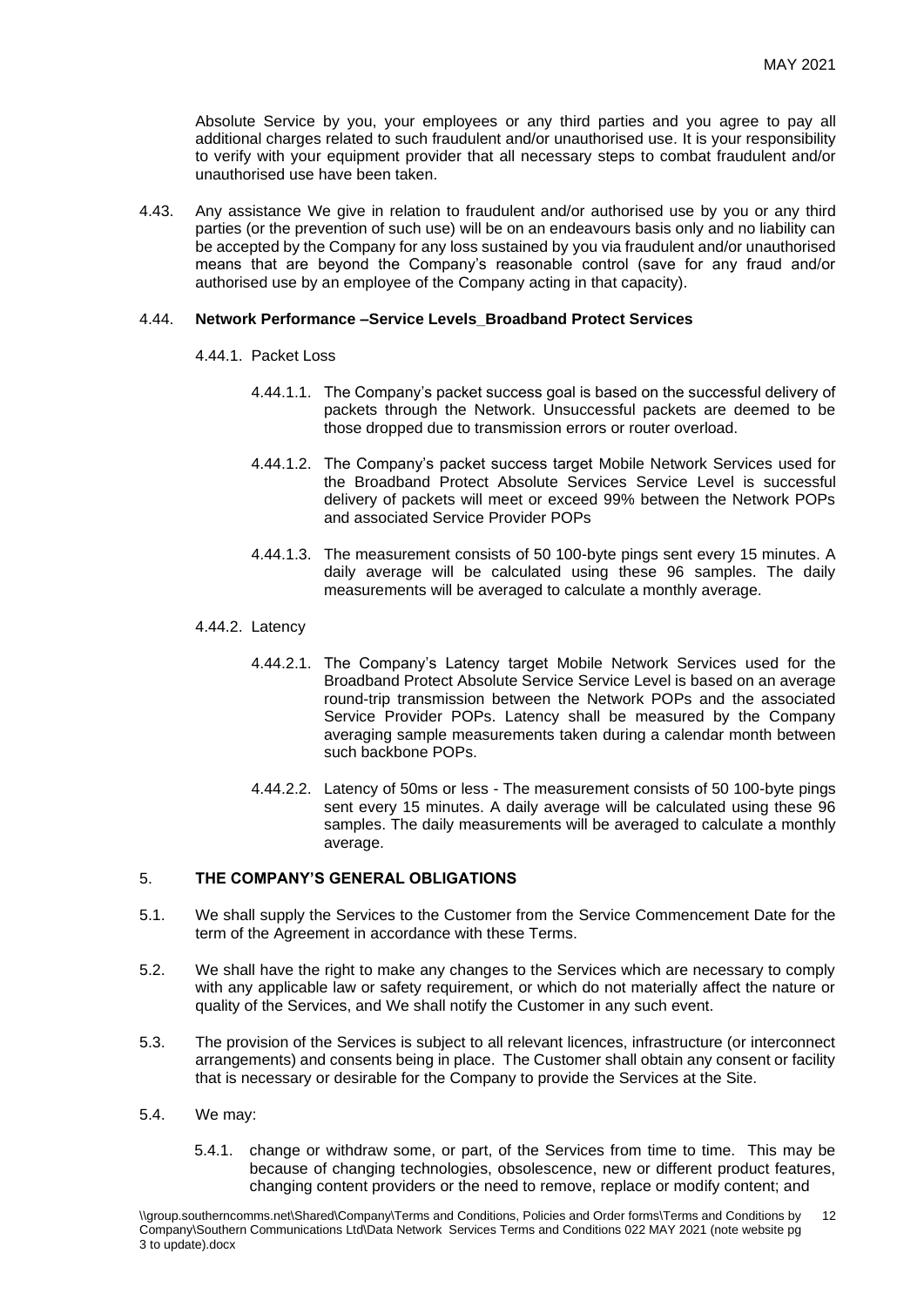- 5.4.2. determine how the Services are presented and delivered or are otherwise made available to the Customer. the Company can change the way they are presented, delivered or otherwise made available to the Customer at any time.
- 5.5. Pursuant to Clause 5.4 where a change to, or withdrawal of, a Service option arises:
	- 5.5.1. solely due to the Company's business requirements We will give at least three months' written notice to the Customer; or
	- 5.5.2. as a result of changing arrangements with a third party or for legal or regulatory reasons, We will give as much notice to the Customer as is reasonably practicable in the circumstances.
- 5.6. Upon expiry of any such notice period set out in Clause 5.5:
	- 5.6.1. We will not accept any new Orders for the relevant service option; and
	- 5.6.2. At the Company's discretion:
		- 5.6.2.1. any Orders that have been accepted by the Company but where a Connection is not available for use will either be:
			- 5.6.2.1.1. ceased by the Company; or
			- 5.6.2.1.2. allowed to progress through to completion; or
		- 5.6.2.2. the Customer will be offered a new service option for acceptance, save that if, in the reasonable opinion of the Customer, it deems the service levels of the new service to be materially less than the service to be withdrawn, and the Customer may terminate the Order without incurring any form of Early Termination Charges.
- 5.7. We may relocate a Connection within the Network for reasons including security, improvements to infrastructure, capacity management, cost reduction or mitigation of a known fault, provided any such relocation will not have an adverse effect on the Services. If the Customer concludes (in consultation with the Company) that the relocation will have an adverse effect on the relevant Services it may terminate the Connection without incurring Early Termination Charges.
- 5.8. The Services will be provided within the Company's Network Operator's Network area but it's always possible that the quality or coverage may be affected at times.
- 5.9. The Customer acknowledges that:
	- 5.9.1. the provision of certain Services shall be subject to the completion of a satisfactory Site survey. In a limited number of cases, the Company or its representative shall require access to the Site to complete the Site survey;
	- 5.9.2. upon completion of the Site survey, We shall notify the Customer of the estimated Connection date for the relevant Service; and
	- 5.9.3. We shall inform the Customer by email when the Service has successfully been installed.
- 5.10. We shall exercise the reasonable care and skill of a competent telecommunications operator. The Customer acknowledges that:
	- 5.10.1. the Company cannot guarantee that the Services will be available without interruption or will be free from error;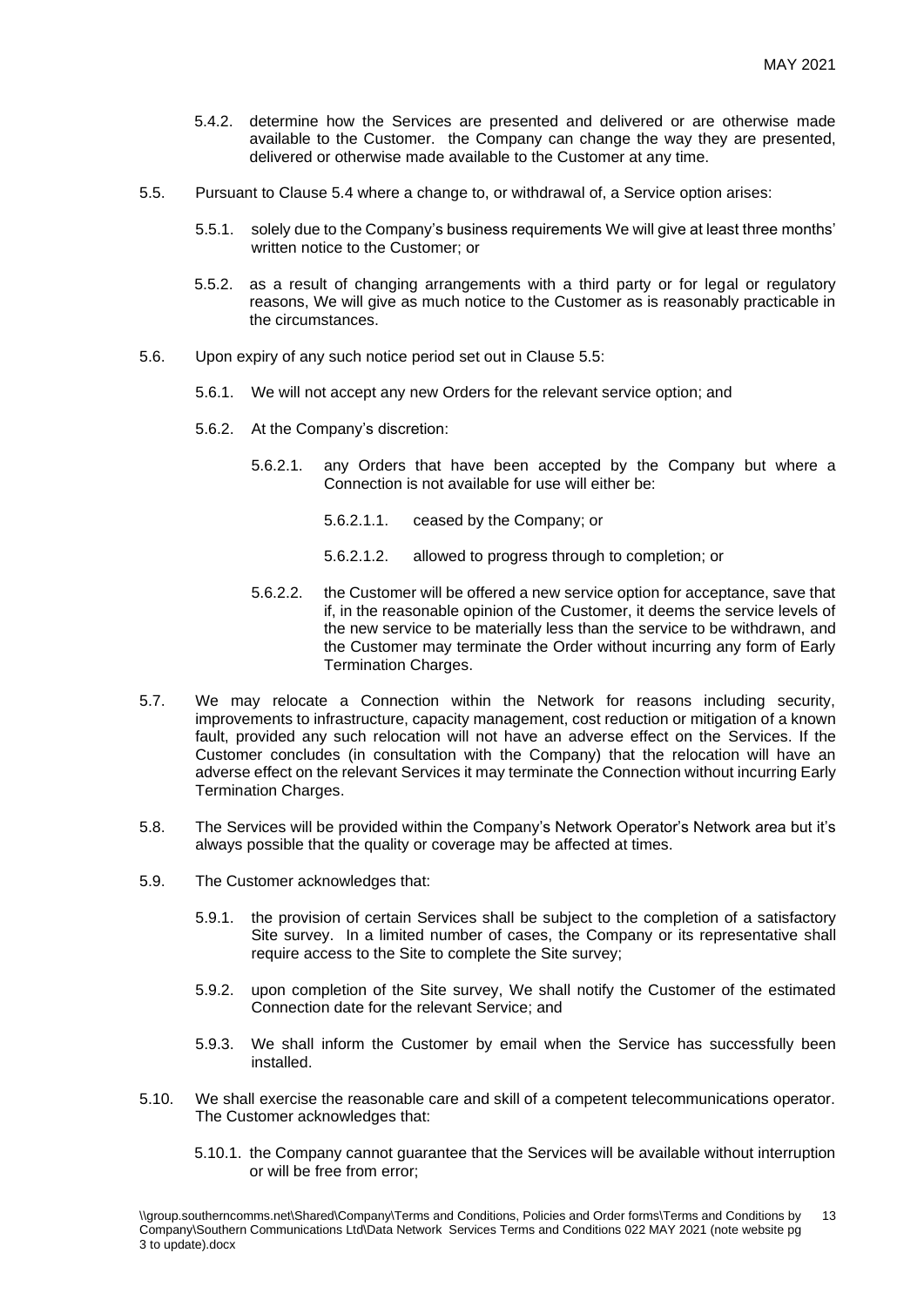- 5.10.2. it is technically impossible to provide an incident free service and We do not undertake to do so;
- 5.10.3. the Services have not been developed to meet the Customer's individual requirements and that it is therefore the Customer's responsibility to ensure that the facilities and functions of the Services meets their requirements;
- 5.10.4. the operability, quality and availability of the Services may sometimes be affected by factors outside the Company's, BT's or the Network Operator's control such as physical obstructions, atmospheric conditions and other causes of radio interference, faults in other telecommunication networks or other events;
- 5.10.5. the existence of any minor errors in the Services shall not constitute a breach of the Agreement; and
- 5.10.6. the Company, BT or other Network Operator may at any time and without liability modify, expand, improve, maintain or repair the Services and this may require suspension of the operation or provision of the Services

and We shall have no liability to the Customer in connection with any such adverse effect on the quality and availability of the Services.

- 5.11. We shall use reasonable endeavours to meet any agreed dates but shall not be liable for failure to meet them or for any delay caused by circumstances beyond the Company's reasonable control including but not limited to delays in obtaining consent to carry out work at the Site or delay in the Customer approving any Excess Construction Charges. Time shall not be of the essence of the Agreement.
- 5.12. We shall not and shall not be under any obligation (express or implied) to monitor the Customer's usage and/or patterns of usage.
- 5.13. The Customer shall report any fault in the Services to the Company's Customer Services Department as soon as reasonably practicable, where it will be dealt with in accordance with the agreed fault repair service or any applicable service level agreement. We shall not be obliged to fix any fault if:
	- 5.13.1. the defect arises because the Customer failed to follow any user manual or other documentation available from the manufacturer or the Company's oral or written instructions as to the use or maintenance of the Services or (if there are none) good trade practice;
	- 5.13.2. the defect is caused by improper use of the Services or use outside its normal application;

If the Company agrees to fix a fault:

- 5.13.3. caused by the circumstances set out in this Clause 5.13; or
- 5.13.4. caused by the Customer; or
- 5.13.5. that otherwise falls outside the responsibility of the Company; or
- 5.13.6. where no fault is subsequently found

We may charge the Customer for such work at Our applicable man-hour rate.

5.14. We shall not be liable for any fault whether under Clause 5.13 or otherwise unless the Customer gives written notice of the defect to the Company within seven (7) days of the time when the Customer discovers or ought to have discovered the defect.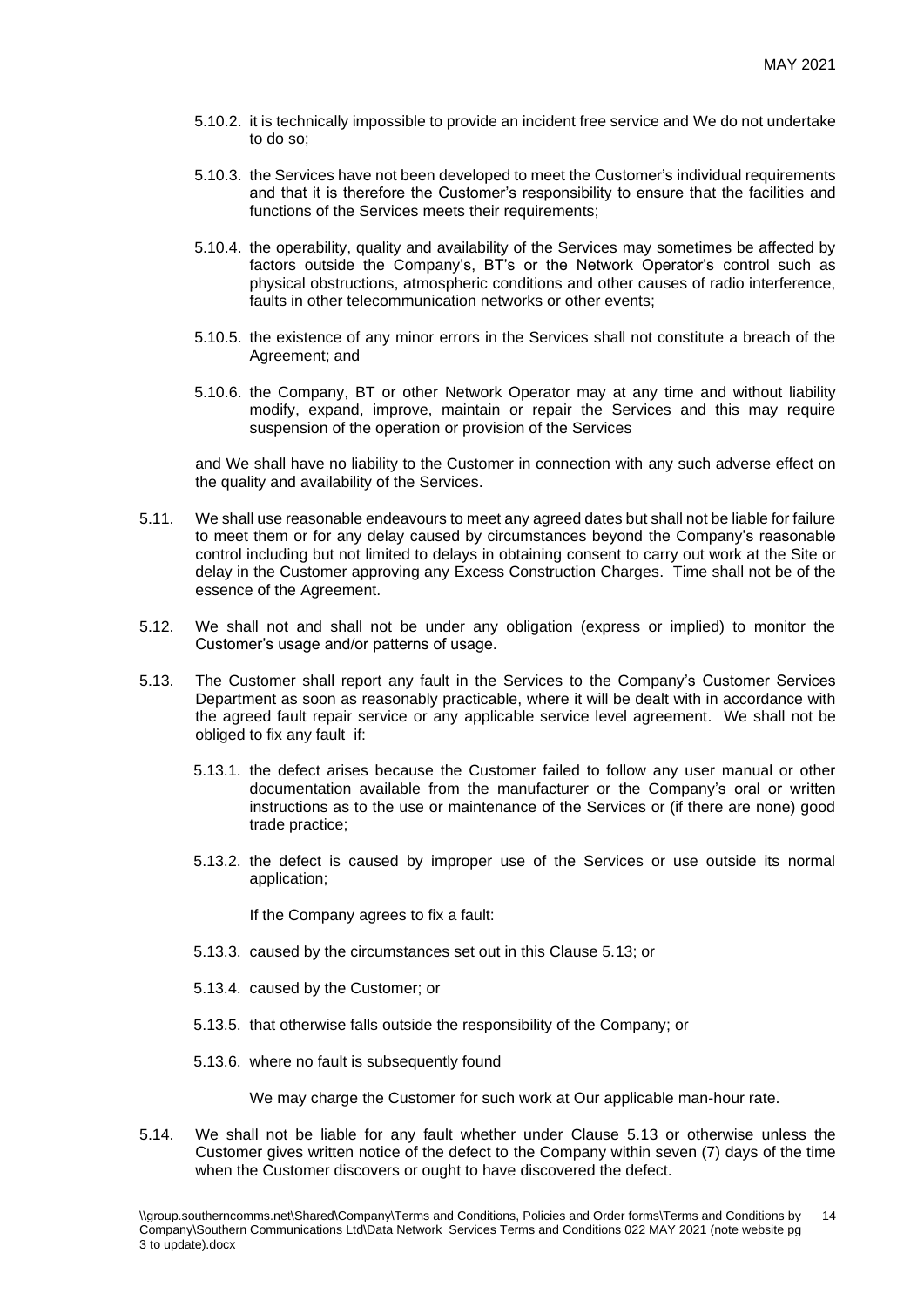- 5.15. The technical specification of each Service and manner in which the Company discharges its obligations under these Terms is at the sole discretion of the Company.
- 5.16. Where the Customer suffers a fault or interruption in respect of any Service, the Company acknowledges that, in relation to such Service, the Customer is entitled to arrange for traffic to be redirected to another operator and the Customer agrees that, subject to compliance with any obligations in each applicable service level agreement, it is not the Company's responsibility to arrange for the provision of alternative services in such circumstances.
- 5.17. In fulfilling Our obligations under these Terms We will comply with Our obligations as set out in any applicable service level agreement for the Services and the provisions of Schedule 1 to these Terms shall apply.

#### 6. **THE CUSTOMER'S OBLIGATIONS**

- 6.1. The Customer may only use the Services:
	- 6.1.1. as laid out in the Agreement; and
	- 6.1.2. for their own use. The Customer may not resell or commercially exploit any of the Services without the prior written consent of the Company.
- 6.2. The Customer shall comply with all security standards applicable to the Services and as notified to the Customer by the Company from time to time.
- 6.3. The Customer shall not utilise and shall ensure that no other person uses the Services:
	- 6.3.1. for storing, reproducing, transmitting, communicating or receiving any material in breach of any law, regulation, code of practice or in breach of the Company's acceptable use policy; or
	- 6.3.2. fraudulently or for any criminal or illegal purpose or in a manner that is contrary to any regulatory or legal requirement; or
	- 6.3.3. to make defamatory, offensive, obscene, indecent, menacing, abusive, nuisance or hoax calls; or
	- 6.3.4. to cause annoyance, inconvenience or needless anxiety to any person; or
	- 6.3.5. contrary to instructions that We may give to the Customer from time to time; or
	- 6.3.6. to copy, store, modify, publish or distribute services or content (including ringtones), except where the Company gives the Customer prior permission in writing; or
	- 6.3.7. to download, send or upload content of an excessive size, quantity or frequency. We will contact the Customer if the Customers use is excessive; or
	- 6.3.8. in violation of any applicable local, national, or international law or regulation;
	- 6.3.9. in a manner which infringes the rights of any person, including intellectual property rights and rights of confidentiality.

Any breach of this Clause 6.3 shall be deemed to be a material breach of the Agreement and shall entitle Us to terminate this Agreement forthwith and for this purpose it shall be irrelevant whether you were aware of the content of any information, data or material so transmitted or not. We may suspend the Service without notice with immediate effect if in Our reasonable opinion you are in breach of this Clause 6.3.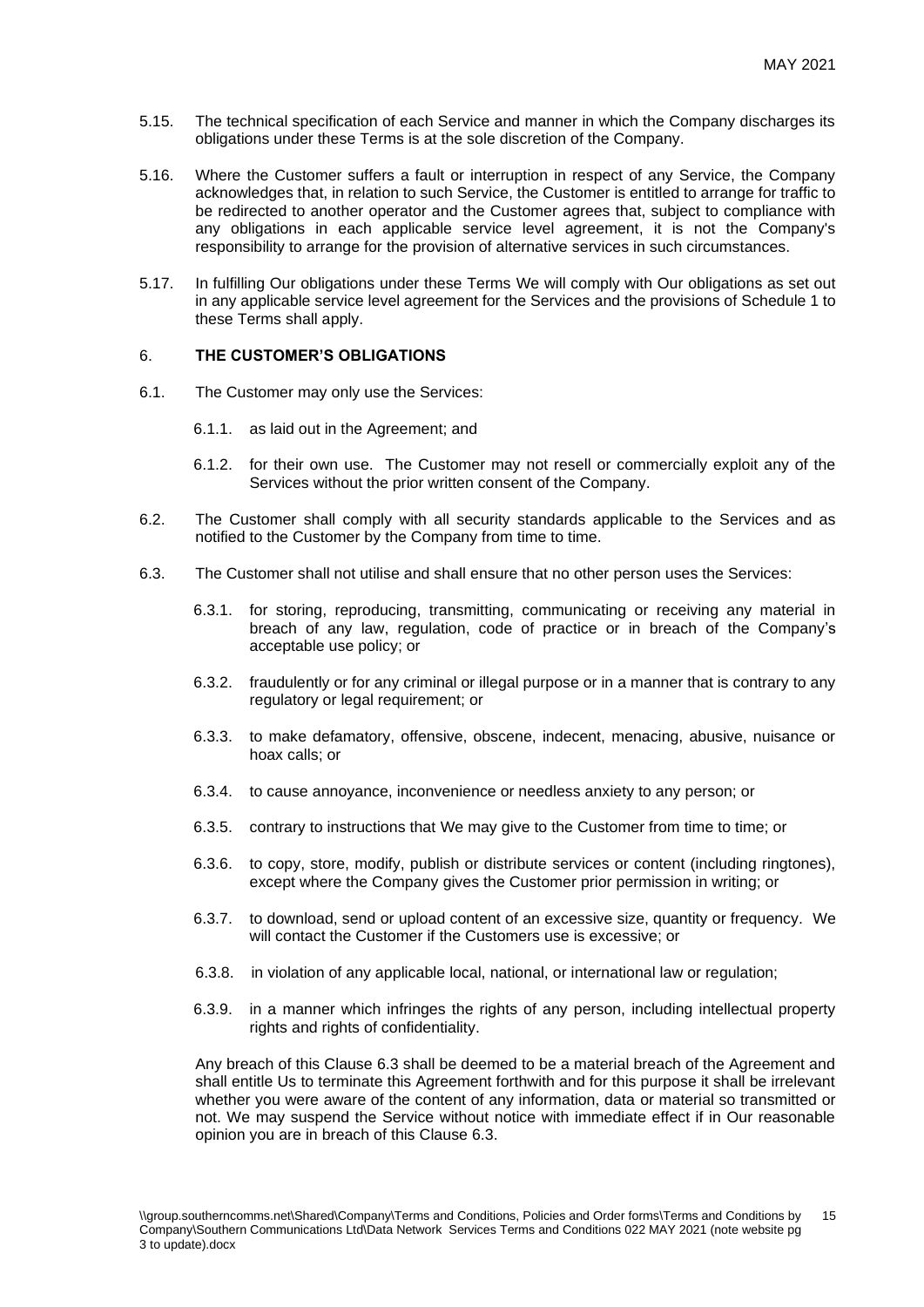- 6.4. The Customer hereby agrees to indemnify the Company against any losses, damages, claims, demands, costs and expenses (including reasonable legal fees and professional costs) suffered or incurred by the Company arising out of or in connection with any prohibited material in Clause 6.3.
- 6.5. To prevent spam from entering and affecting the operation of the Company's systems and the Services, We may take any reasonable measures or actions necessary to block access to or delivery of any e-mail which appears to be of an unsolicited nature and/or part of a bulk e-mail transmission. We may also use within Our systems virus screening technology that may result in the deletion or alteration of e-mail and or e-mail attachments. However, We do not warrant that such technology will be effective against all virus attacks or unsolicited e-mails.
- 6.6. The Customer acknowledges that the Services are provided to other users and the Company owes a duty to them as a whole to preserve Network integrity and to avoid Network degradation. If, in the Company's reasonable opinion, the Company believes that the Customer's use of the Services has or may adversely affect such network integrity or may cause network degradation We may change the Customer's Transmission Speed or manage the Customer's use of our Services as the Company see fit in the circumstances. This includes, but is not limited to, any circumstances where the Customer is running an application or program that places excessive bandwidth demands on the Services for continued periods. We may also impose a limit on the Customer's usage capacity at any time at our sole discretion if the Customer's usage is affecting or may affect other users' enjoyment of the Services.
- 6.7. During the term of the Agreement the Customer may request a change to the Customer's Service Plan at any time provided that it is only once in every thirty (30) days. Changes to the Customer's Service Plan are subject to availability and payment of any applicable Charges. We will use reasonable endeavours to complete the change as soon as possible but cannot guarantee how quickly this will be done and time shall not be of the essence. The Customer will be responsible for all Charges on the existing Service Plan until the change is completed.
- 6.8. Where we are providing Mobile Network Services Broadband Protect Service, you shall comply at all times with the Acceptable Use Policy in effect from time to time. We may also publish other acceptable use policies which provide more detail about the rules for use of other Services in order to ensure that use of the Services is not excessive, or to combat fraud and where Services We may introduce require certain rules to ensure they can be enjoyed by the Customer. If the Company publishes a policy, We will let the Customer know – such a policy may be amended from time to time.
- 6.9. The Customer must only use Equipment authorised by the Company for connection to the Network and also comply with all relevant legislation relating to their use.
- 6.10. The Customer will not use the Services to access any computer, network, or data without authorisation or in a manner which exceeds authorisation including, any attempt to:
	- 6.10.1. retrieve, alter, or destroy data;
	- 6.10.2. probe, scan or test the vulnerability of a system or network; or
	- 6.10.3. breach, or defeat system or network security, authentication, authorisation, confidentiality, intrusion detection, monitoring, or other security measures.
- 6.11. The Customer shall co-operate with and comply with at all times:
	- 6.11.1. any operating procedures and any other technical requirements of the Company as may be notified to the Customer from time to time;
	- 6.11.2. the Company's reasonable instructions to ensure the proper use and security of the Services.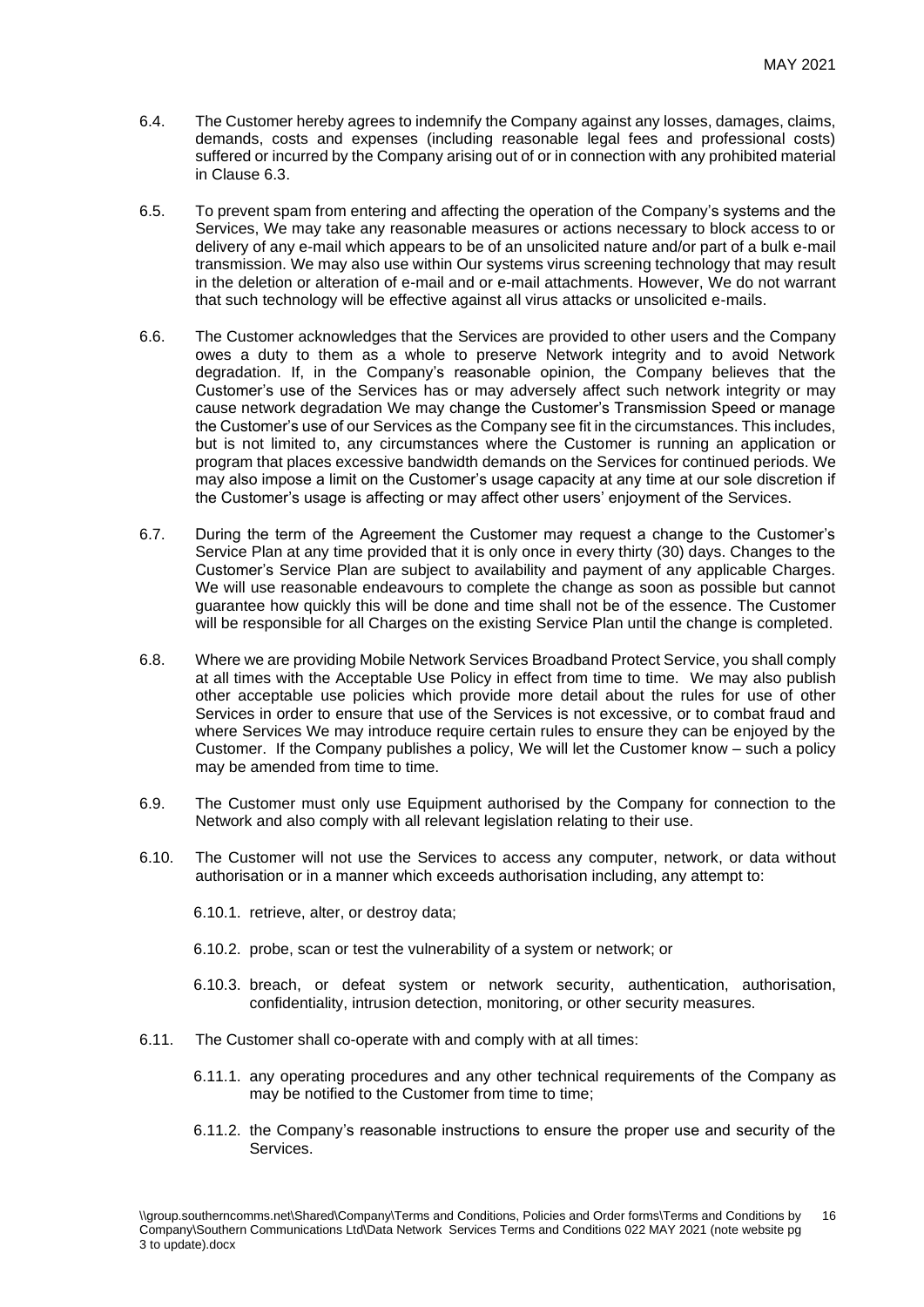- 6.12. The Customer will provide the Company with all up to date and accurate information that the Company needs to provide the Services.
- 6.13. The Customer shall:
	- 6.13.1. keep all of Company Equipment at the Site safe and shall pay for the replacement and/or repair of any of Company Equipment which is lost, damaged (otherwise than by fair wear and tear) or destroyed by an act or omission of the Customer, its employees, agents or subcontractors;
	- 6.13.2. not alter or move any of Company Equipment, nor do anything that is likely to damage or adversely affect its performance, nor remove or deface any words or signs on it, nor permit anyone else to do so;
	- 6.13.3. not modify, move, relocate or in any way interfere with such the Company Equipment;
	- 6.13.4. comply at all times with the specified operating procedures and interconnection requirements of the Company as may be notified to it from time to time;
	- 6.13.5. indemnify the Company in respect of, all costs, expenses and liabilities that the Company incurs as a result of any loss of or damage to the Equipment, unless directly caused by the Company;
	- 6.13.6. not cause the Company Equipment to be repaired, serviced or otherwise attended to except by an authorised representative of the Company;
	- 6.13.7. insure and keep insured all Company Equipment;
	- 6.13.8. use the Company Equipment only for the purpose of receiving the Services and in accordance with such reasonable instructions as may be given by the Company from time to time; and
	- 6.13.9. permit the Company to inspect or test the Company Equipment at all reasonable times.
- 6.14. It is the Customer's responsibility to make sure that Company Equipment is only used to access Services as permitted.
- 6.15. The Customer shall not sell, let, mortgage, charge, pledge, dispose of or do anything that would prejudice Company Equipment in any way. The Customer will allow the Company to inspect, test, modify, change, add to, replace or remove any Company Equipment, either remotely or via a designated maintainer. At the end of the term of the Agreement, the Customer will allow the Company access at all reasonable times to collect any of Company Equipment in the Customer's possession.
- 6.16. The Customer shall at its own cost arrange for the required Site specific conditions, as notified by the Company. This will include, without limitation, mains electricity supply, connection points and computer terminals. The Customer shall prepare the Sites in accordance with the Company's reasonable instructions and reinstate them at the Customer's expense after the Company has completed any work necessary for the Company to be able to provide the Services.
- 6.17. The Customer shall ensure that any Equipment (excluding Company Equipment) that it uses in connection with the Services meets any legal or regulatory requirements and is approved for connection to the System. If not, the Customer must immediately disconnect it or allow the Company to do so at the Customer's expense.
- 6.18. The Customer shall indemnify the Company against all costs, damages, expenses and losses and reasonable professional costs and expenses suffered or incurred by the Company arising out of or in connection with: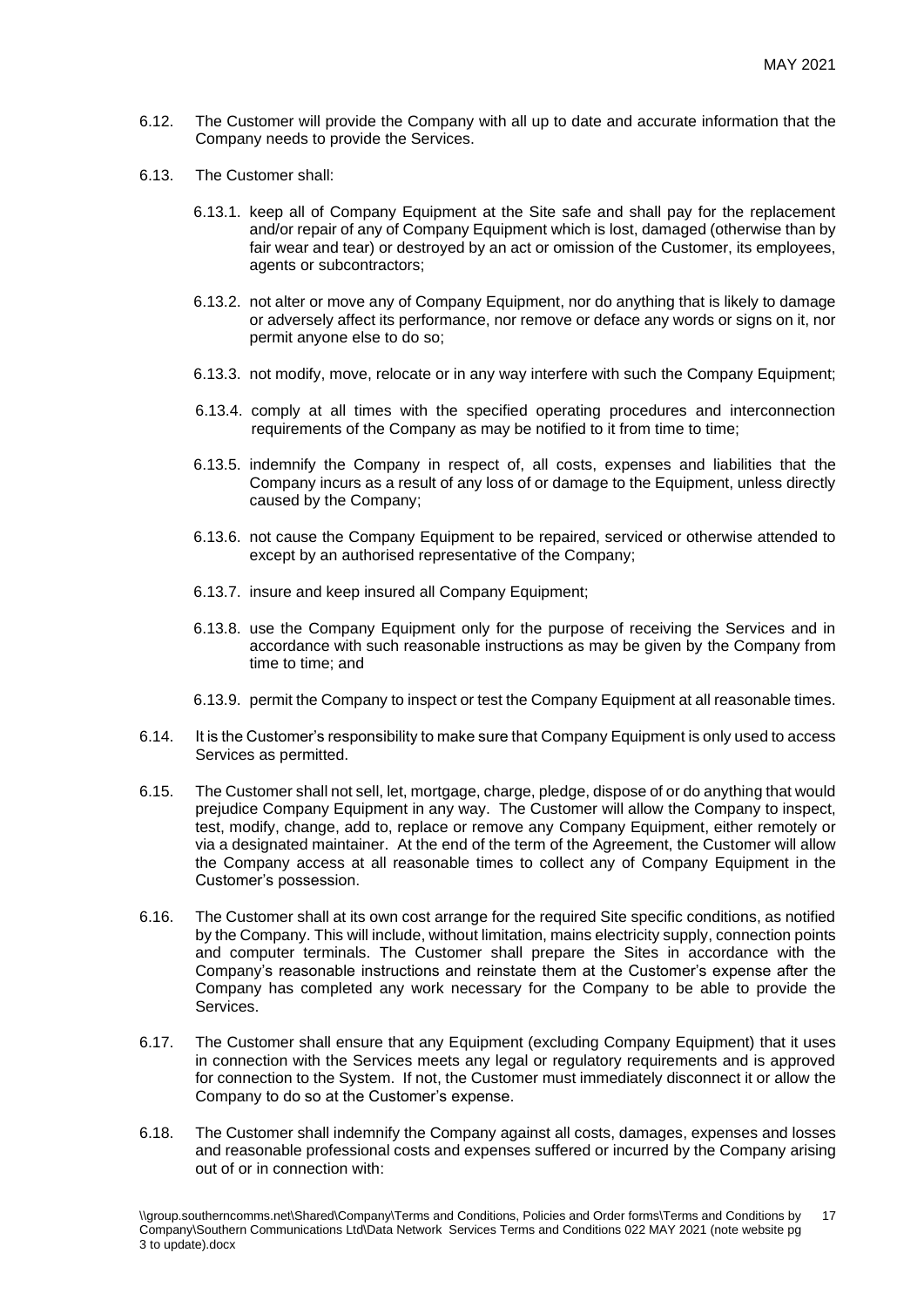- 6.18.1. the use or misuse of the Services by the Customer;
- 6.18.2. claims of third parties seeking damages for any loss or misuse of data by the Customer;
- 6.18.3. any breach by the Customer of the use provisions set out in this Agreement.

## 7. **CHARGES AND PAYMENT**

- 7.1. The Customer shall pay the Charges.
- 7.2. We will send to the Customer within thirty (30) days of the Start Date, an invoice which will include a pro-rated charge for the remainder of the Minimum Term in which the Customer's account is activated and the charge for the any Renewed Term or Subsequent Term and, if applicable any costs for Equipment the Customer has purchased. Thereafter We will prepare and send to the Customer each month, quarter or year (as the case may be) an invoice detailing the charge for the following month, quarter or year.
- 7.3. The Rental shall continue to be payable during any period of suspension or restriction requested by the Customer in addition to any Charges for such suspension or restriction.
- 7.4. Where any Customer exceeds their allocated monthly limit (including but not limited to upload and / or download limits or any other limit) then Overage Charges will apply to each applicable Connection.
- 7.5. The Customer shall pay the full amount invoiced by the Company by direct debit within fourteen (14) days of the date of invoice. If the Customer's credit rating decreases at any time, We shall be entitled to revise the credit terms to require payment upon invoice or in less than fourteen (14) days.
- 7.6. The Customer shall pay the Charges in pounds sterling without set-off or deduction.
- 7.7. The Charges are exclusive of Value Added Tax, which shall be payable by the Customer in addition to the Charges at the rate applicable from time to time.
- 7.8. If any Excess Construction Charges are identified such Charges must be accepted by the Customer before work on the Order can continue. Where such Excess Construction Charges are identified, if no acceptance of such Excess Construction Charges is provided by the Customer within 30 days of notification by the Company of such Excess Construction Charges (or such longer period as the Parties may expressly agree), the Charges will be considered rejected and the Order deemed cancelled.
- 7.9. Time for payment of the Charges shall be of the essence of the Agreement.
- 7.10. If the Customer fails to make payment in full by the due date, in addition to the Company's right to suspend the Services as set out in Clause 8.1, We may charge interest at the rate of 4% per annum above the base rate of the Bank of England on any amounts outstanding from the due date for payment until payment is made in full.
- 7.11. We will give the customer as much prior notice as practicable of any alteration to the charges and in any event not less than 1 month's prior notice of such change. This notice may be included in an invoice to the Customer. If, during the Minimum Term, the Company increases the Charges by **more than** the Retail Price Index (**RPI**), the Customer may terminate the Agreement during the Minimum Term on written notice to the Company within thirty (30) days of receipt of the notice of increase, without the obligation to pay the Early Termination Fee.

For the avoidance of doubt, any increase to the Charges that would not have increased the Customer's immediately previous monthly total bill for that specific Service (if the increase(s) had applied for the whole of that month) by more than the RPI annual inflation rate at the date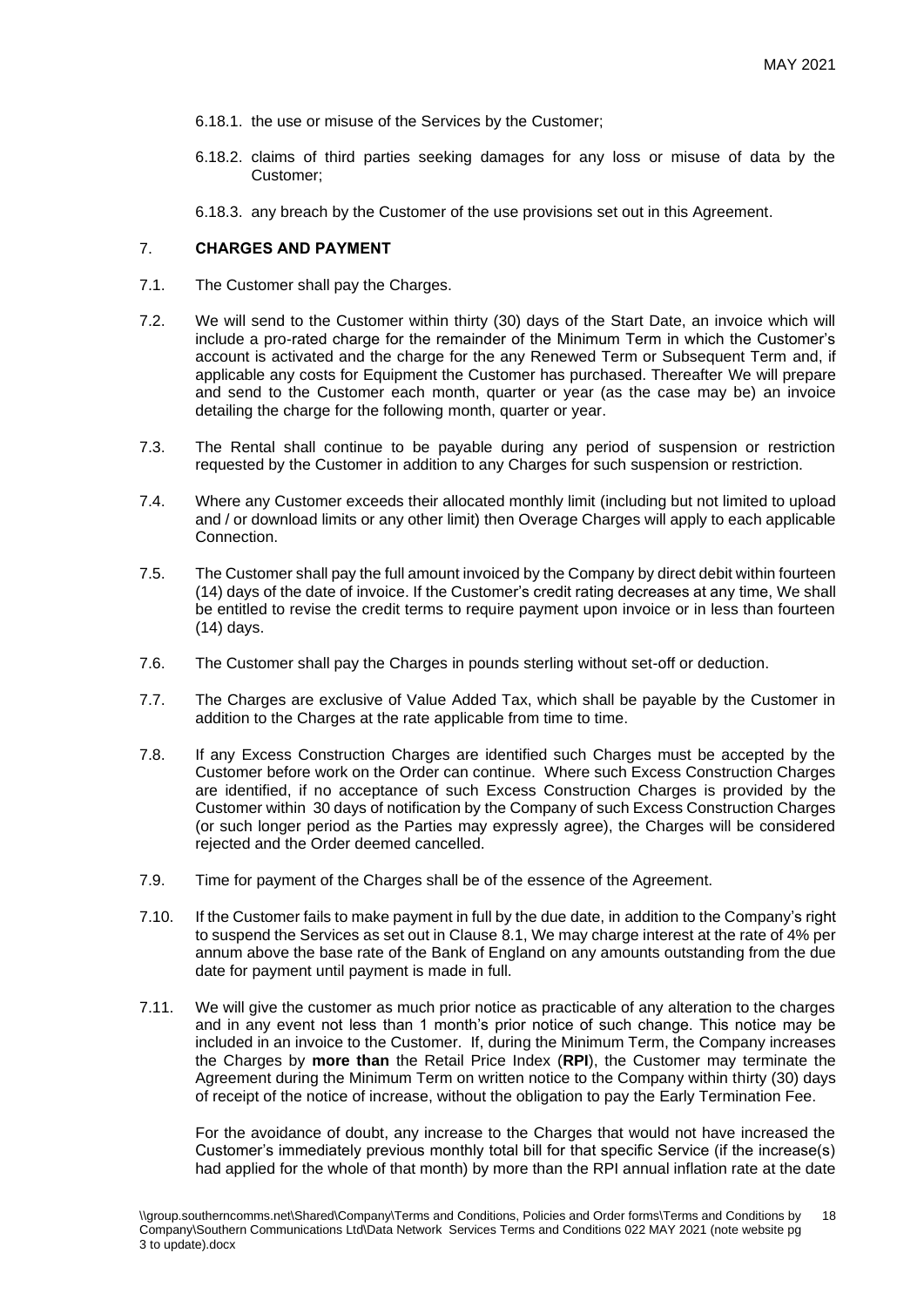We notify the Customer of the applicable increase in the Charges shall not entitle the Customer to terminate the Agreement under this Clause 7.11.

- 7.12. We may also change the level of Our Charges during or after the Minimum Term as a consequence of:
	- 7.12.1. any OFCOM direction, determination, order or similar decision; or
	- 7.12.2. any notice issued by BT or other Network Operator correcting an error in the amount or application of a charge or payment under its interconnect agreement with the Company.

In both cases, We shall only be entitled to change the level of Our Charges where the foregoing impacts upon the basis upon which the Charges were calculated.

- 7.13. If the Customer disputes any invoice (including the calculation of any amounts payable) they must notify the Company within six (6) months of the date of the invoice. The Customer shall not be entitled to any credit or refund relating to disputes raised after expiry of this period.
- 7.14. The Customer shall pay any charges raised to cover time spent dealing with matters (such as repairing faults) where this work is not covered under any of the terms of the Agreement. Such Charges could involve the provision or rearrangement of equipment, wiring, network or services.
- 7.15. If the Company becomes liable to pay any additional fees, costs or charges to the Government, a regulatory authority or self-regulatory authority and such fees, costs or charges are directly attributable to the provision of Services to the Customer under the Agreement, We shall be entitled to pass through such fees, costs and charges to the Customer with immediate effect.
- 7.16. Where the Company agrees to do work outside a Working Day at the request of the Customer, We may charge the Customer in accordance with the Company's applicable man-hour rate.

## 8. **SUSPENSION AND VARIATION OF THE SERVICES**

- 8.1. The Company reserves the right (at its option) to terminate the Agreement or suspend or vary the Services without notice:
	- 8.1.1. if the Company is obliged or requested to comply with an order or instruction of, or a recommendation or request to take such action received from the Government, OFCOM, Radio Communications Agency, Phone-paid Services Authority, an emergency services organisation or a competent administrative authority;
	- 8.1.2. if the Company reasonably believe the Customer has provided false or misleading details about the Customer;
	- 8.1.3. if the Company needs to modify, expand, improve, maintain or repair the Services or vary Network capacity;
	- 8.1.4. if the Company needs to vary the technical specification of the Services in order to comply with any relevant law or regulation or direction from a competent authority;
	- 8.1.5. if the Company advises the Customer that the Customers excessive use of Services is causing problems for other users, and the Customer is continuing to use the Services excessively;
	- 8.1.6. if the Company receives a serious complaint against the Customer which the Company believes to be genuine;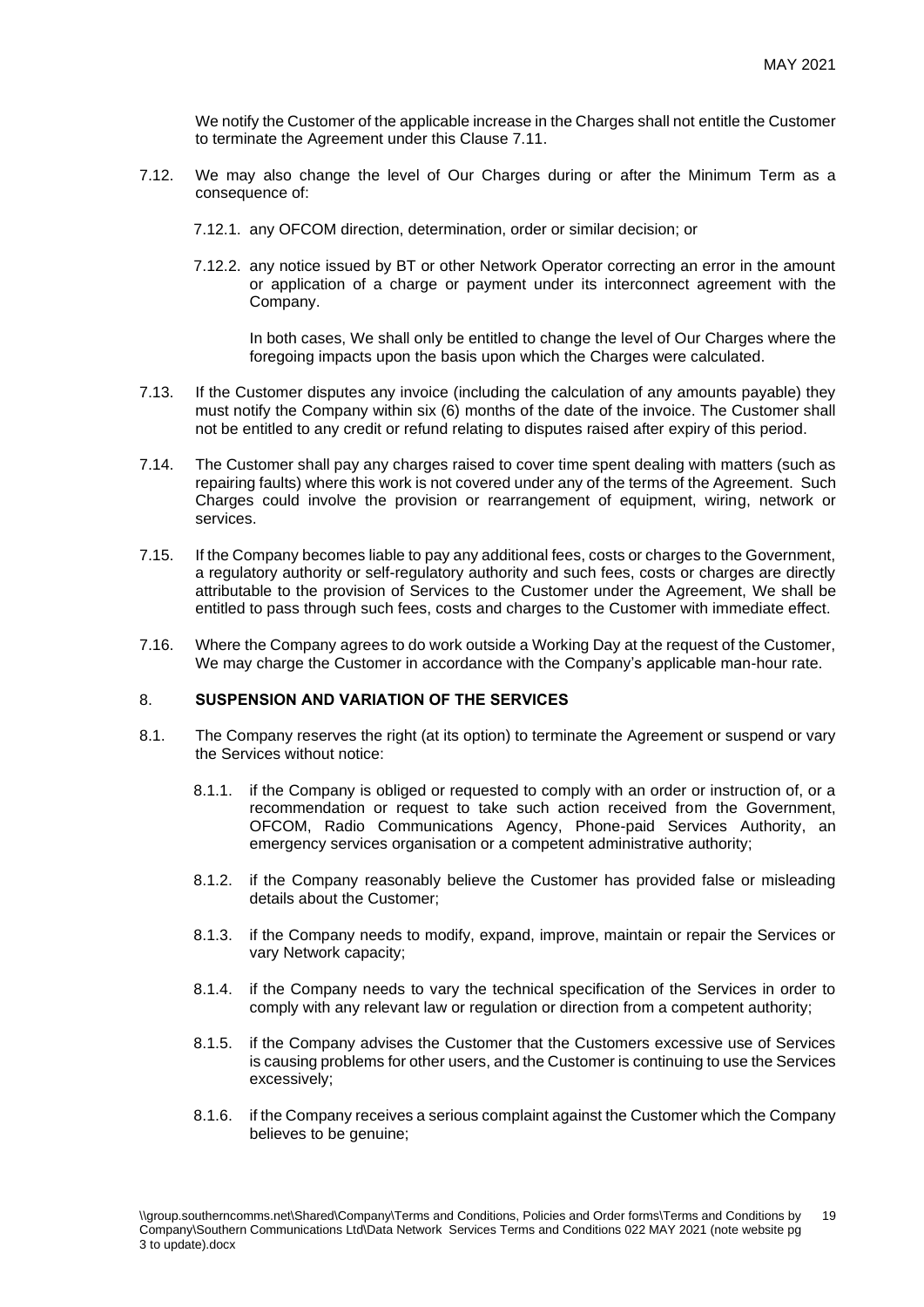- 8.1.7. if the Company reasonably believes that the Customer has used the Services for illegal or improper purposes in contravention of the Company's acceptable use policy or requirements:
- 8.1.8. if the Company reasonably suspects or believes that the Customer is in breach of Clause 6;
- 8.1.9. if the Customer fails to comply with its obligations under the Agreement including the obligation to pay the Charges; or
- 8.1.10. if the Customer's credit rating decreases at any time, and the Customer fails to supply reasonable security in response to a request from the Company.
- 8.2. We shall have the right, without notice, to suspend or deny access to the Network:
	- 8.2.1. by any equipment which will or may adversely affect the operation of the Network or provision of the Services whether or not such equipment has been approved or tested by the Company; or
	- 8.2.2. if the Company suspects fraudulent, criminal or illegal activities are being carried out, or are likely to be carried out, via that equipment,
	- 8.2.3. whenever it in Our absolute discretion it considers necessary or desirable in order to monitor or reduce the incidence of fraud.
- 8.3. We will use Our reasonable endeavours to notify the Customer promptly of the details of any incident where the Company has relied on its rights under Clause 8.2.3. The Customer will be responsible for all Charges incurred in respect of the Services even if such Charges were incurred through, or as a result of, fraudulent or unauthorised use of the Services (other than by the Company or its representatives). the Company is not obliged to detect unauthorised or fraudulent use of the Services.
- 8.4. The Customer shall reimburse the Company for all reasonable costs and expenses incurred as a result of the suspension and any recommencement or variation of the Services where suspension or variation is implemented as a result of any act or omission of the Customer.

## 9. **TERMINATION**

- 9.1. If upon the expiry of the Minimum Term, Renewed Term or Subsequent Term (as the case may be) the Customer has not;
	- 9.1.1. agreed a Renewed Term; or
	- 9.1.2. given notice to the Company in accordance with Clause 9.1

We will continue to supply the Services to the Customer for the Subsequent Term unless the Customer terminates the Agreement as set out in Clause 9.3.

- 9.2. If a Renewed Term has been agreed We will continue to supply the Services to the Customer for the Renewed Term unless the Customer terminates the Agreement as set out in Clause 9.3.
- 9.3. The Customer may:
	- 9.3.1. terminate the Agreement (without incurring any Early Termination Fee) by giving a minimum of three (3) months prior written notice to the Company such notice to expire on the expiry date of the Minimum Term, the Renewed Term or Subsequent Term (as the case may be); or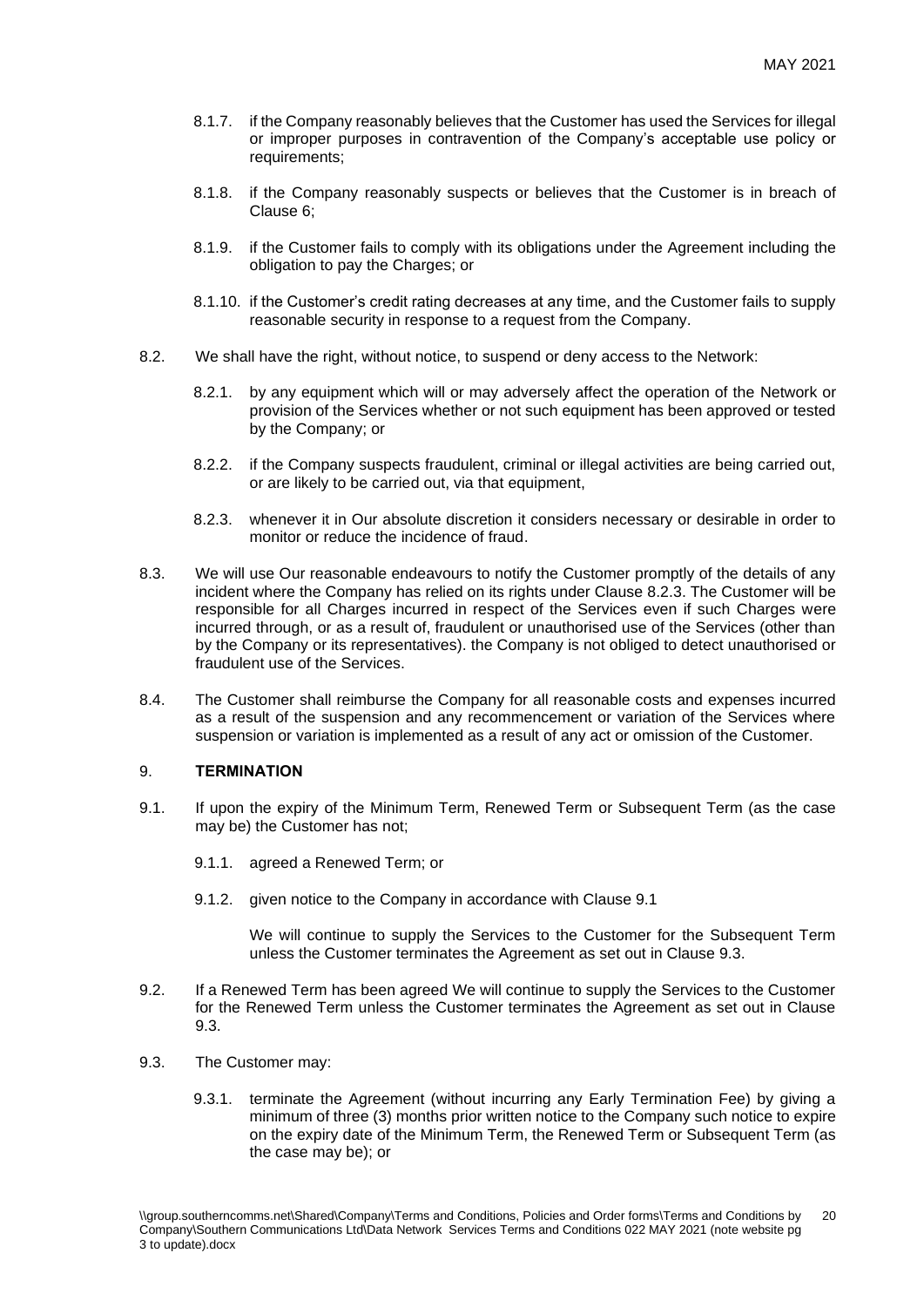- 9.3.2. terminate the Agreement before the Minimum Term, the Renewed Term or Subsequent Term (as the case may be) has expired but will have to pay the Early Termination Fee to the Company.
- 9.4. Either Party may immediately terminate the Agreement by written notice if the other Party:
	- 9.4.1. commits a material breach of any of the terms of the Agreement and (if such a breach is remediable) fails to remedy that breach within 14 days of receipt of notice in writing to do so;
	- 9.4.2. commits a material breach of any of the terms of the Agreement that is not capable of being remedied; or
	- 9.4.3. commits an act of bankruptcy or goes into or is put into liquidation (other than solely for the purposes of a reconstruction or amalgamation) or if a receiver or administrator is appointed over all or part of the other Party's assets or the other Party suffers seizure of any of its property for non-payment of monies owing.
- 9.5. The Company may, without prejudice to any of its other rights under the Agreement, terminate the Agreement with immediate effect by notice in writing without liability to the Customer in the event that:
	- 9.5.1. the Company is not, for whatever reason, permitted or authorised to provide the Services;
	- 9.5.2. the Company reasonably considers that the breach, act, omission or default of the Customer may result in the Company's failure to comply with any applicable legislation or may place the Company in breach of its agreement with the Network Operator;
	- 9.5.3. use by the Customer of the Network or the Services is, or is likely to cause damage to, interrupt or otherwise prevent the Company from supplying the Services to other customers or complying with obligations owed to other customers;
	- 9.5.4. the Customer fails to pay the Charges when due;
	- 9.5.5. such action is required in order to comply with any legislation;
	- 9.5.6. the Company has reasonable grounds to suspect that the Customer is involved in fraudulent or other unlawful activity.
- 9.6. The Company may, without prejudice to any of its other rights under the Agreement:
	- 9.6.1. suspend the Mobile Network Service without liability upon the occurrence of any of the following events:
		- 9.6.1.1. if the Customer does, or allows to be done, anything which in the Service Operator's or the Company's reasonable opinion may have the effect of jeopardising the operation of the Mobile Network Service;
		- 9.6.1.2. if the Customer permits the use of the Mobile Network Service or uses the Mobile Network Service for illegal purposes including the use of illegal or unauthorised Gateways (or the Service Operator or the Company believes the same).
- 9.7. After disconnection, suspension or Barring of the Equipment from the System and/or consequent upon the termination of this Contract, the Customer shall pay on demand all Charges outstanding at the time of disconnection, suspension or Barring including any reasonable disconnection or Barring fee that the Company may wish to charge in its sole discretion. Should the Company elect to disconnect and/or reconnect the Equipment from or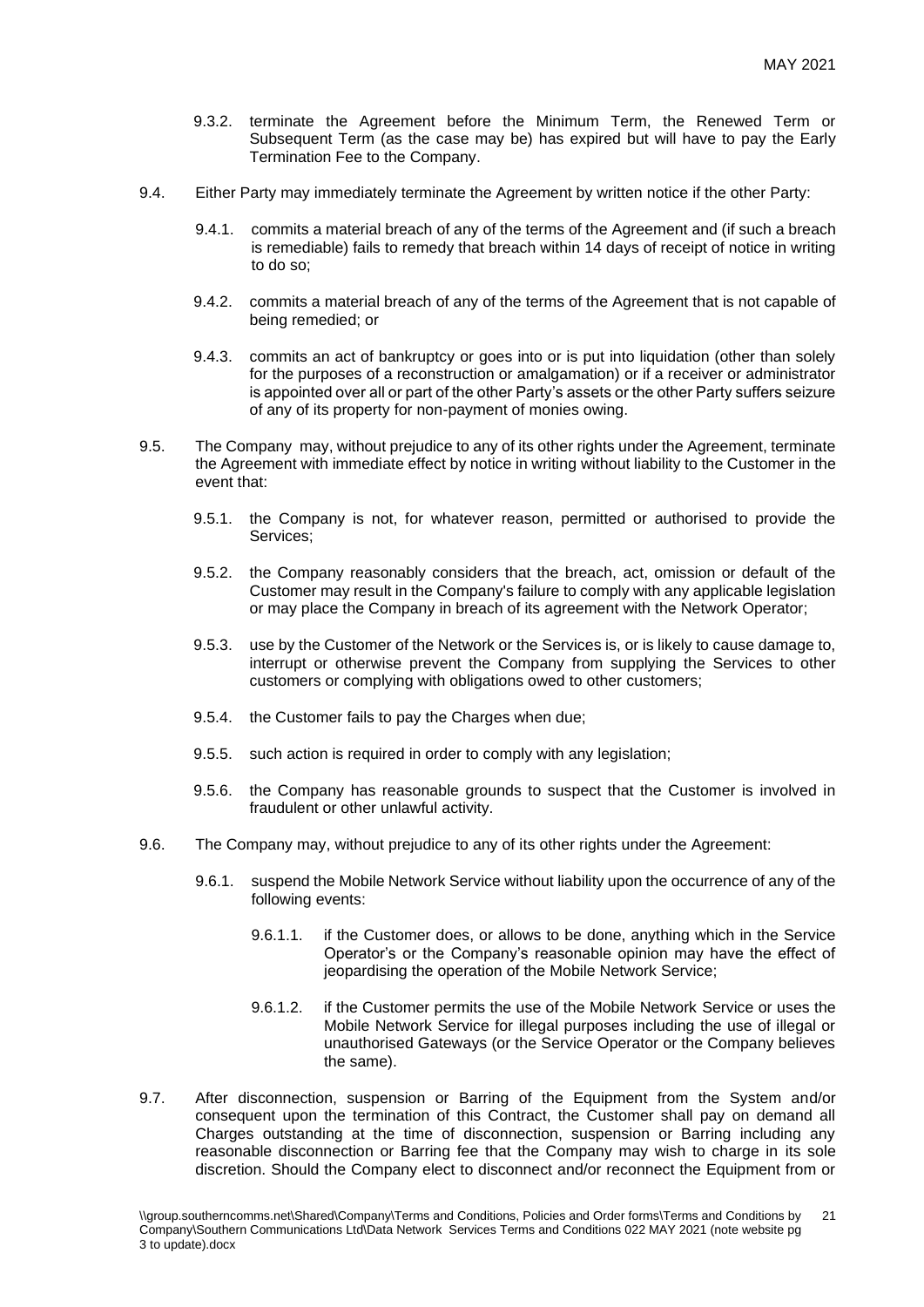to the System, then the Company having regard to the circumstances at the time of disconnection or reconnection may elect to charge a fee of up to £30.00 per SIM card for such disconnection or reconnection.

- 9.8. Should termination take place part way through a month, no credit will be given for the post termination part of the month's access Charge(s).
- 9.9. The Customer will remain liable for all Charges incurred prior to termination regardless of when they are invoiced.
- 9.10. If the Agreement is signed before the Company has completed its credit check of the Customer, We shall be permitted to terminate the Agreement immediately by written notice if the Customer fails to pass the Company's credit policy.
- 9.11. The rights to terminate the Agreement given by this Clause 9 shall be without prejudice to any other right or remedy of either Party in respect of the breach concerned (if any) or any other breach.

## 10. **LIMITATION OF LIABILITY: THE CUSTOMER'S ATTENTION IS PARTICULARLY DRAWN TO THIS CLAUSE**

- 10.1. This Clause 10 sets out the Company's entire liability (including any liability for acts or omissions of the Company's employees, agents or subcontractors) in respect of any breach of the Agreement and any representation, statement or tortuous act or omission arising out of or in connection with the Agreement.
- 10.2. Except as set out in these Terms, the Company provides no warranties, conditions or guarantees as to the description or quality of the Services, and all warranties, conditions or guarantees implied by or expressly incorporated as a result of custom and practice, statute, common law or otherwise are hereby expressly excluded so far as permitted by law.
- 10.3. Subject to Clause 10.5, the Company's aggregate liability in contract, tort (including negligence or breach of statutory duty), misrepresentation, restitution or otherwise, arising in connection with the performance or contemplated performance of the Agreement shall not exceed £1,000,000 (one million pounds sterling).
- 10.4. Subject to Clause 10.5, We shall not be liable to the Customer whether in tort (including for negligence or breach of statutory duty), contract, misrepresentation or otherwise the Agreement, for:
	- 10.4.1. loss of profits; or
	- 10.4.2. loss of revenue;
	- 10.4.3. loss of income or business;
	- 10.4.4. depletion or loss of goodwill, reputation or similar losses;
	- 10.4.5. loss of anticipated savings;
	- 10.4.6. loss of or corruption of data or information;
	- 10.4.7. loss of use;
	- 10.4.8. loss of contract;
	- 10.4.9. any indirect or consequential or special loss or damage or pure economic loss, costs, damages, charges or expenses whatsoever and howsoever caused.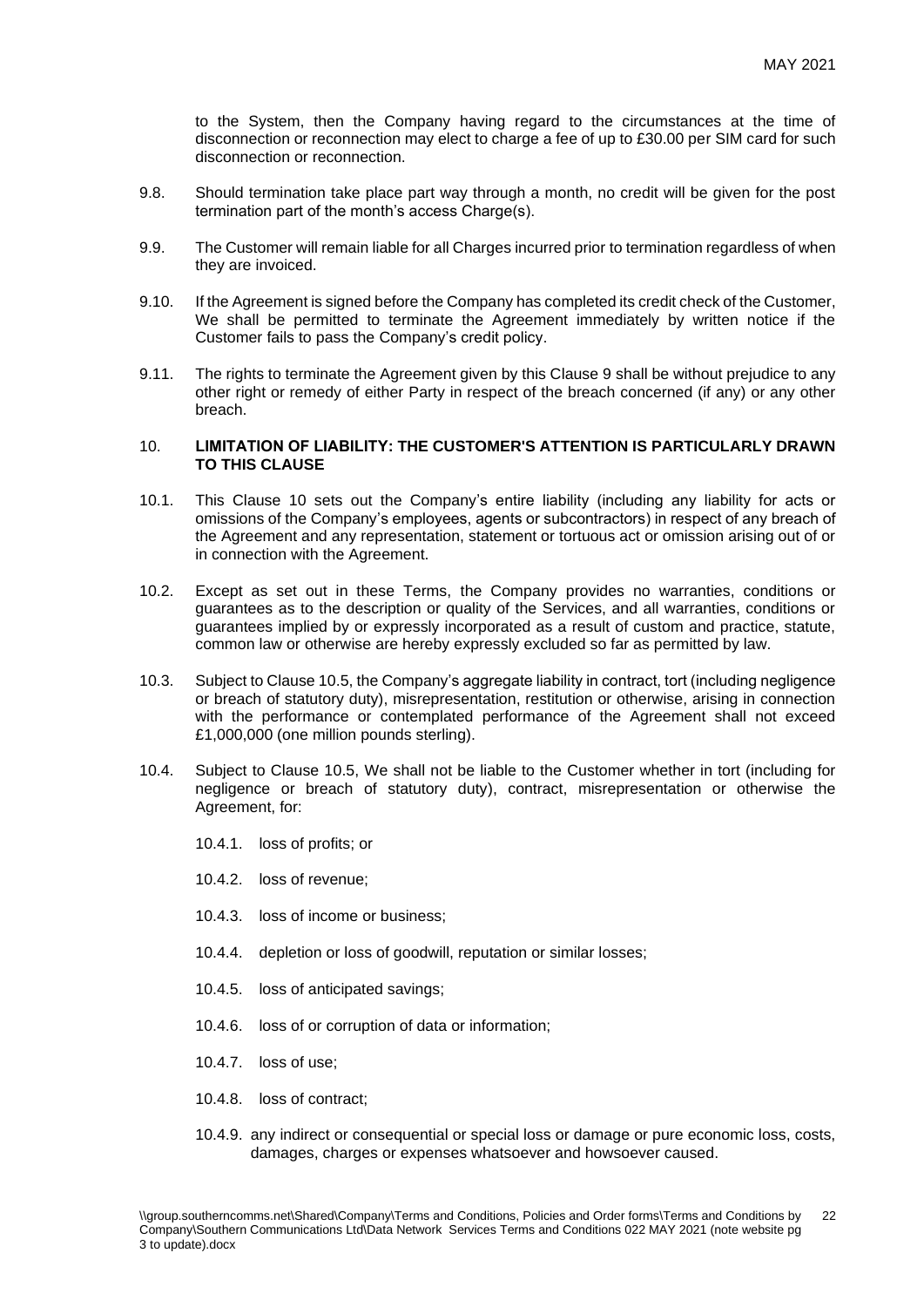- 10.5. Nothing in these Terms shall exclude or limit the liability of the Company for:
	- 10.5.1. death or personal injury resulting from the Company's negligence; or
	- 10.5.2. for fraud or fraudulent misrepresentation; or
	- 10.5.3. for any matter which it would be illegal for the Company to exclude or attempt to exclude its liability.
- 10.6. Subject to Clause 10.5, the Company shall not be liable for any direct or indirect loss or damage (whether physical, financial or otherwise) howsoever arising from the act or default of the Network Operator.
- 10.7. The provisions of this Clause 10 shall survive termination or expiry of the Agreement.

#### 11. **CONFIDENTIALITY AND DATA PROTECTION**

- 11.1. During the term of this Agreement and for three (3) years after termination, the Customer shall:
	- 11.1.1. keep all Confidential Information confidential;
	- 11.1.2. disclose Confidential Information only to its employees that need to know it for the purposes contemplated by the Agreement; and
	- 11.1.3. use the Confidential Information exclusively for the purposes contemplated by the Agreement.

This Clause shall not apply to information that the Customer can prove:

- 11.1.4. is in the public domain otherwise than by the Customer's breach;
- 11.1.5. it already had in its possession prior to obtaining the information directly or indirectly from the Company; or
- 11.1.6. a third party subsequently disclosed to the Customer free of restrictions on disclosure and use.
- <span id="page-22-0"></span>11.2. Both parties will comply with all requirements of the Applicable Data Protection Laws. This Clause 11 is in addition to, and does not relieve, remove or replace, a party's obligations under the Applicable Data Protection Laws.
- 11.3. The Company's Privacy Notice, which is available on our company website, sets out the scope, nature and purpose of processing by the Company, the duration of the processing and the types of personal data (where **Personal Data** has the meanings as defined in the Applicable Data Protection Laws) the Company collects.
- 11.4. Without prejudice to the generality of Clause [11.2,](#page-22-0) the Customer will ensure that it has all necessary appropriate consents and notices in place to enable lawful transfer of the Personal Data (as defined in the Applicable Data Protection Laws) to the Company for the duration and purposes of the Agreement.

## 12. **IPR AND OWNERSHIP**

12.1. All IPR relating to the subject matter of the Agreement shall vest in the Company or its licensors, as appropriate and ownership of Company Equipment and the System (including any works performed by the Company to connect the Site to the System) shall remain with the Company or its licensors, as appropriate. The Customer: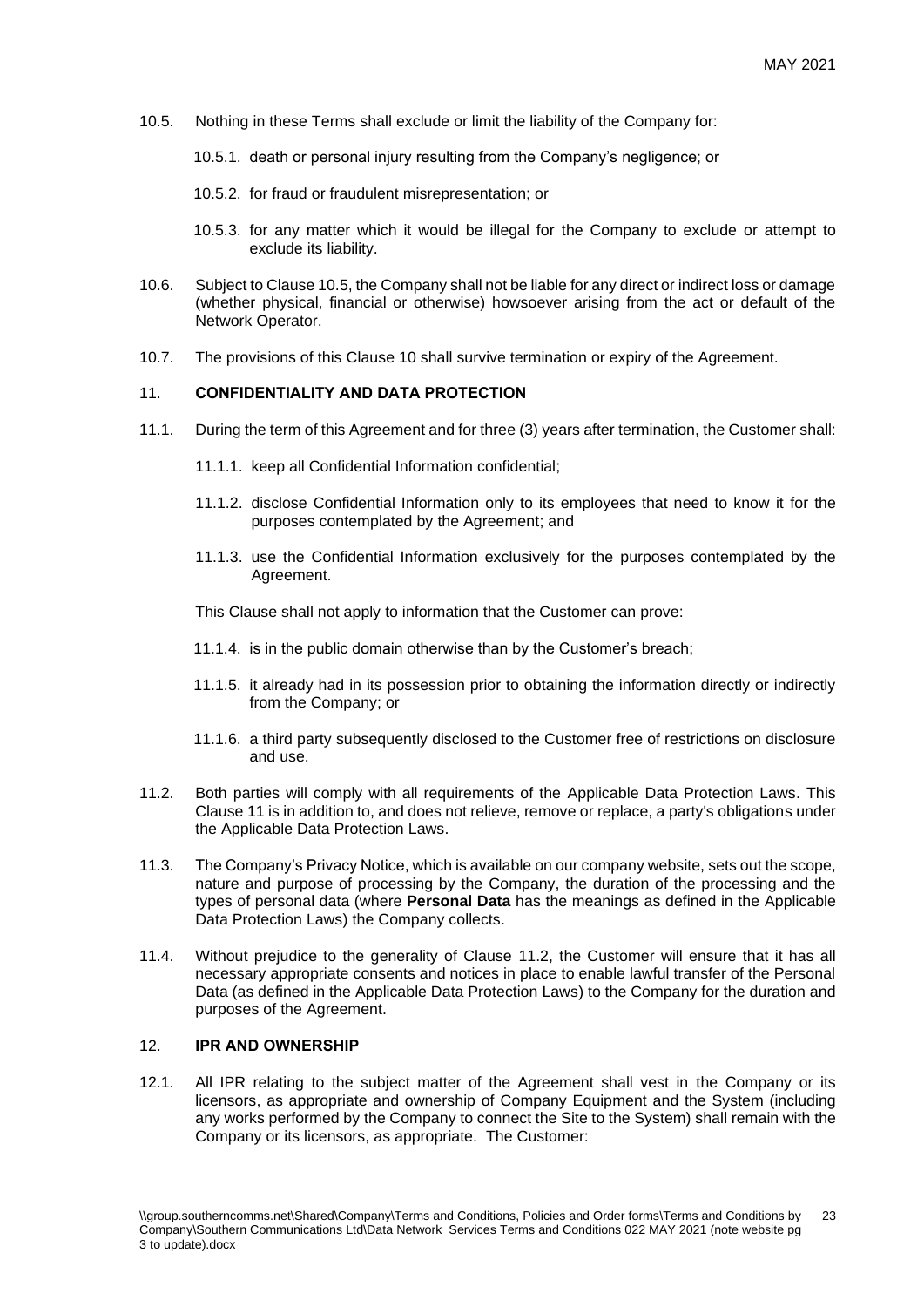- 12.1.1. acknowledges that it shall have no licence, right, title or interest in or to any IPR of the Company or its licensors or Company Equipment or the System;
- 12.1.2. may not include the Company's name or any other trade mark, brand name, logo or get-up associated with the Company without the Company's prior written consent.
- 12.2. Risk in any rental equipment shall pass to the Customer on delivery. Ownership of rental equipment remains at all times with the Company or other third party owner. The Customer has no right, title or interest in the rental equipment except that it is provided to the Customer for the duration of and on the terms of the Agreement.
- 12.3. This Clause shall survive termination or expiry of the Agreement.

## 13. **CIRCUMSTANCES BEYOND REASONABLE CONTROL**

- 13.1. For the purposes of the Agreement, **Force Majeure Event** means an event beyond the reasonable control of the Company including but not limited to strikes, lock-outs or other industrial disputes (whether involving the workforce of the Company or any other party), failure of a utility service or transport network, act of God, war, riot, civil commotion, malicious damage, compliance with any law or governmental order, rule, regulation or direction, accident, breakdown of plant or machinery, fire, flood, storm or default of suppliers or subcontractors.
- 13.2. We will not be liable to the Customer for any failure or delay in performing Our obligations under the Agreement or supplying the Services:
	- 13.2.1. as a result of a Force Majeure Event;
	- 13.2.2. if another supplier delays or refuses the supply of an electronic communications service to the Company or any of the Company's suppliers and no alternative service is available at reasonable cost; or
	- 13.2.3. if legal or regulatory restrictions are imposed upon the Company or any of the Company's suppliers that prevent the Company or any of the Company's suppliers from supplying the Service.
- 13.3. If the Force Majeure Event prevents the Company from providing any of the Services for more than 12 weeks, We shall, without limiting its other rights or remedies, have the right to terminate the Agreement immediately by giving written notice to the Customer.

#### 14. **NOTICES**

- 14.1. Notices must be in writing. The address for service on the Company (subject to any change notified by the Company) is: Southern Communications Ltd, Glebe Farm, Down Street, Dummer, Hants, RG25 2AD. The address for service on the Customer is as set out in the most recent invoice.
- 14.2. Notices may be delivered by hand, sent by first-class mail, fax or e-mail. Correctly addressed notices if delivered by hand, shall be deemed to have been delivered at the time of delivery, if sent by first-class mail shall be deemed to have been delivered 72 hours after posting, correctly directed faxes shall be deemed to have been received instantaneously on transmission and in proving the service of any notice by e-mail, it will be sufficient to prove that such e-mail was sent to the specified e-mail address of the addressee.

# 15. **ENTIRE AGREEMENT**

15.1. It is acknowledged and agreed that the Agreement (including the documents and instruments referred to herein) (the **Documents**) shall supersede all prior representations arrangements understandings and agreements between the parties relating to the subject matter hereof and shall constitute the entire complete and exclusive agreement and understanding between the parties hereto;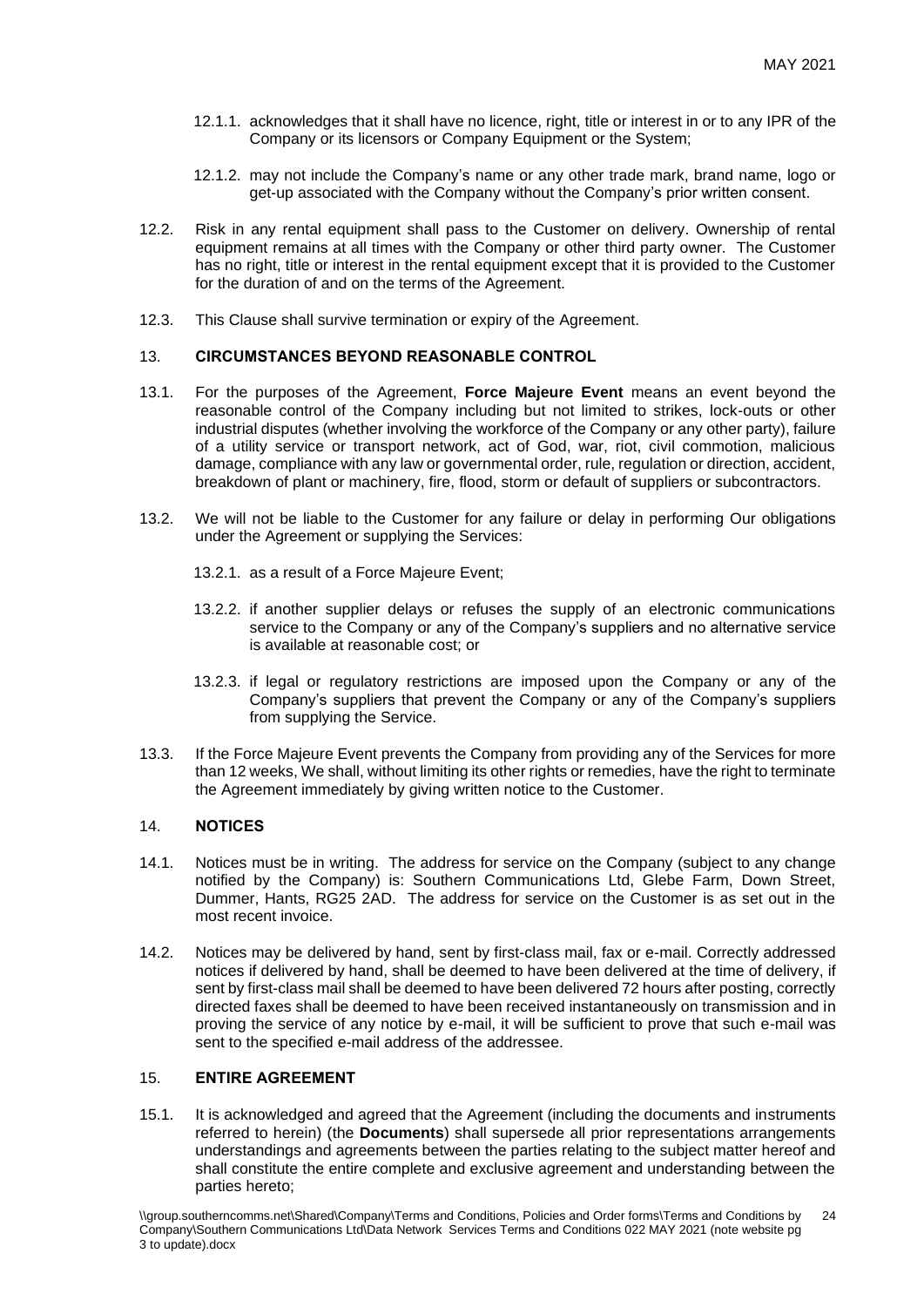- 15.2. The parties irrevocably and unconditionally waive any right they may have to claim damages for any misrepresentation arrangement understanding or agreement not contained in the Documents or for any breach of any representation not contained in the Documents (unless such misrepresentation or representation was made fraudulently);
- 15.3. It is further acknowledged and agreed that no representations arrangements understandings or agreements (whether written or oral) made by or on behalf of any of the other parties have been relied upon other than those expressly set out or referred to in the Documents.

## 16. **GENERAL**

#### 16.1. **Assignment and other dealings.**

- 16.1.1. We may at any time assign, transfer, mortgage, charge, subcontract or deal in any other manner with all or any of Our rights under the Agreement and may subcontract or delegate in any manner any or all of Our obligations under the Agreement to any Authorised Party, third party or agent.
- 16.1.2. The Customer shall not, without the prior written consent of the Company, assign, transfer, mortgage, charge, subcontract, declare a trust over or deal in any other manner with any or all of its rights or obligations under the Agreement.
- 16.2. **Severance.** Each of the clauses of these Terms operates separately. If any court or relevant authority decides that any of them are unlawful, the remaining clauses will remain in full force and effect.
- 16.3. **Waiver.** Any failure by the Company to exercise or enforce its right under the Agreement shall not be a waiver of that right, nor prevent the Company from exercising or enforcing such right at a later time.
- 16.4. **No partnership or agency.** Nothing in the Agreement is intended to, or shall be deemed to, establish any partnership or joint venture between the parties, nor constitute either party the agent of the other for any purpose. Neither party shall have authority to act as agent for, or to bind, the other party in any way.
- 16.5. **Third parties.** A person who is not a party to the Agreement shall not have any rights to enforce its terms.
- 16.6. **Variation.** Except as set out in these Terms, no variation of the Agreement, including the introduction of any additional terms and conditions, shall be effective unless it is agreed by the Company in writing and signed by an authorised representative of the Company.
- 16.7. **Governing law.** The Agreement, and any dispute or claim arising out of or in connection with it or its subject matter or formation (including non-contractual disputes or claims), shall be governed by, and construed in accordance with English law.
- 16.8. **Jurisdiction**. Each party irrevocably agrees that the courts of England and Wales shall have exclusive jurisdiction to settle any dispute or claim arising out of or in connection with the Agreement or its subject matter or formation (including non-contractual disputes or claims).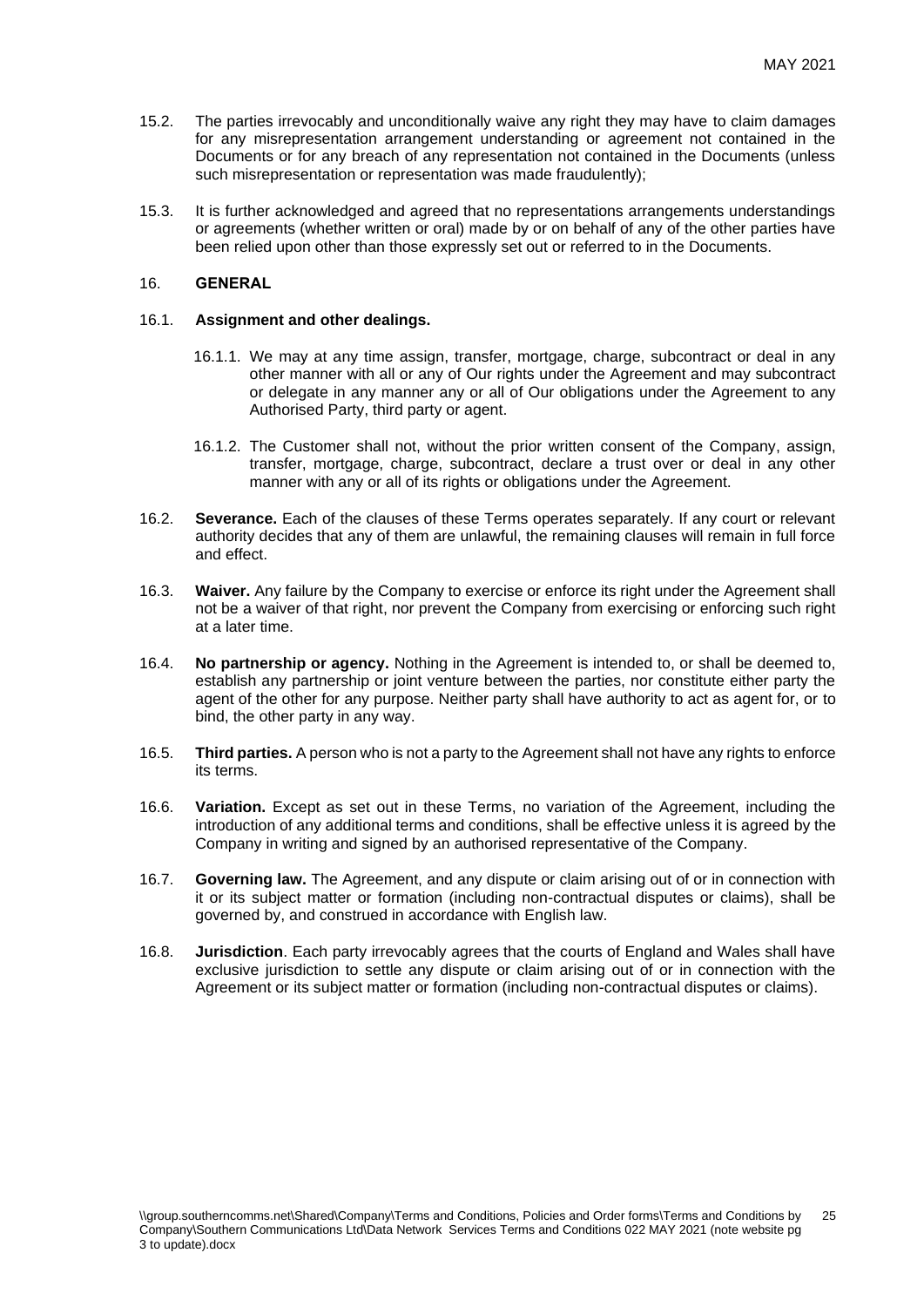# **Schedule 1**

## **SERVICE LEVELS**

| <b>SERVICE</b>                                 | <b>SERVICE LEVEL</b>                            | <b>DO OVER-USAGE CHARGES</b><br>APPLY? |  |
|------------------------------------------------|-------------------------------------------------|----------------------------------------|--|
| Ethernet                                       | Support 24/7<br>4 hour fix time                 | No.                                    |  |
| EFM                                            | Support Mon - Fri 8am to 6pm<br>7 hour fix time | No.                                    |  |
| Ethernet over Fibre to the<br>cabinet (EoFTTC) | Support Mon - Fri 8am to 6pm                    | No.                                    |  |
| Fibre to the cabinet (FTTC)                    | No Service Level available                      | Yes                                    |  |
| Broadband (ADSL, MPF<br>SMPF)                  | No Service Level available                      | Yes                                    |  |

- 1.1 If the Customer instructs the Company to dispatch a Company representative to any site to investigate a possible fault, the Company reserves the right to invoice the Customer for the visit should the fault be found to be with the Customer's network.
- 1.2 Where at the Customer's request the Company spends time investigating any fault which is repeatedly or continuously reported by the Customer and the Company concludes each time that there has been no service failure, the Company reserves the right to charge the Customer for all reasonable costs and expenses incurred in investigating the alleged service failure and the Customer agrees to pay such charges in accordance with Clause 7.
- 1.3 The Customer shall be responsible for claiming any service credit in accordance with the applicable service level agreement. Where a valid claim is made and the Customer becomes entitled to a service credit, We will issue a credit note to the Customer for an amount equal to the applicable service credit.
- 1.4 In order to receive an available service credit, the Customer must give notice to the Company, within 15 days of the end of the calendar month for which the service credit is claimed. If the Customer fails to claim the service credit to which it is entitled, the Customer shall be deemed to have waived its right to claim the service credit.
- 1.5 Service credits will not be available to the Customer to the extent that the Company fails to meet any service levels as a result of:
	- 1.5.1 an act, fault or omission by the Customer, or any of its representatives, employees, agents or sub-contractors;
	- 1.5.2 any equipment not supplied by the Company or a Network Operator;
	- 1.5.3 any circumstances beyond the Company's control;
	- 1.5.4 any failure by the Customer to act on the Company's reasonable instructions;
	- 1.5.5 any suspension of the Services under Clause 8; or
	- 1.5.6 any other event specified in the applicable service level agreement.
- 1.6 The duration of any Service fault, for the purposes of calculating service credits, will be measured from the time the fault report is logged by Our Customer Services Department to the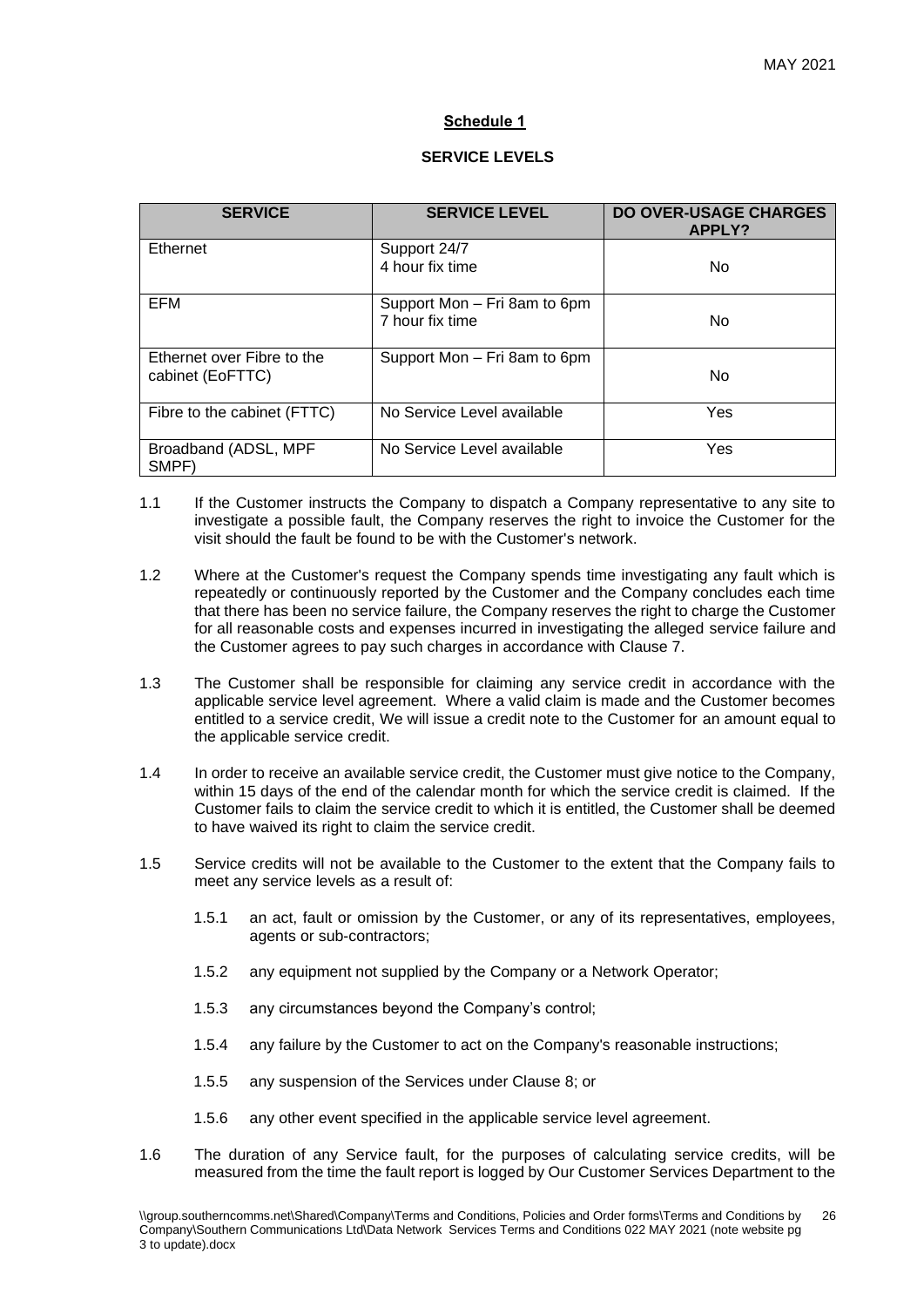time the Company can demonstrate that the Service has been restored to the standards set and the company can consider that the out in the applicable service level agreement.